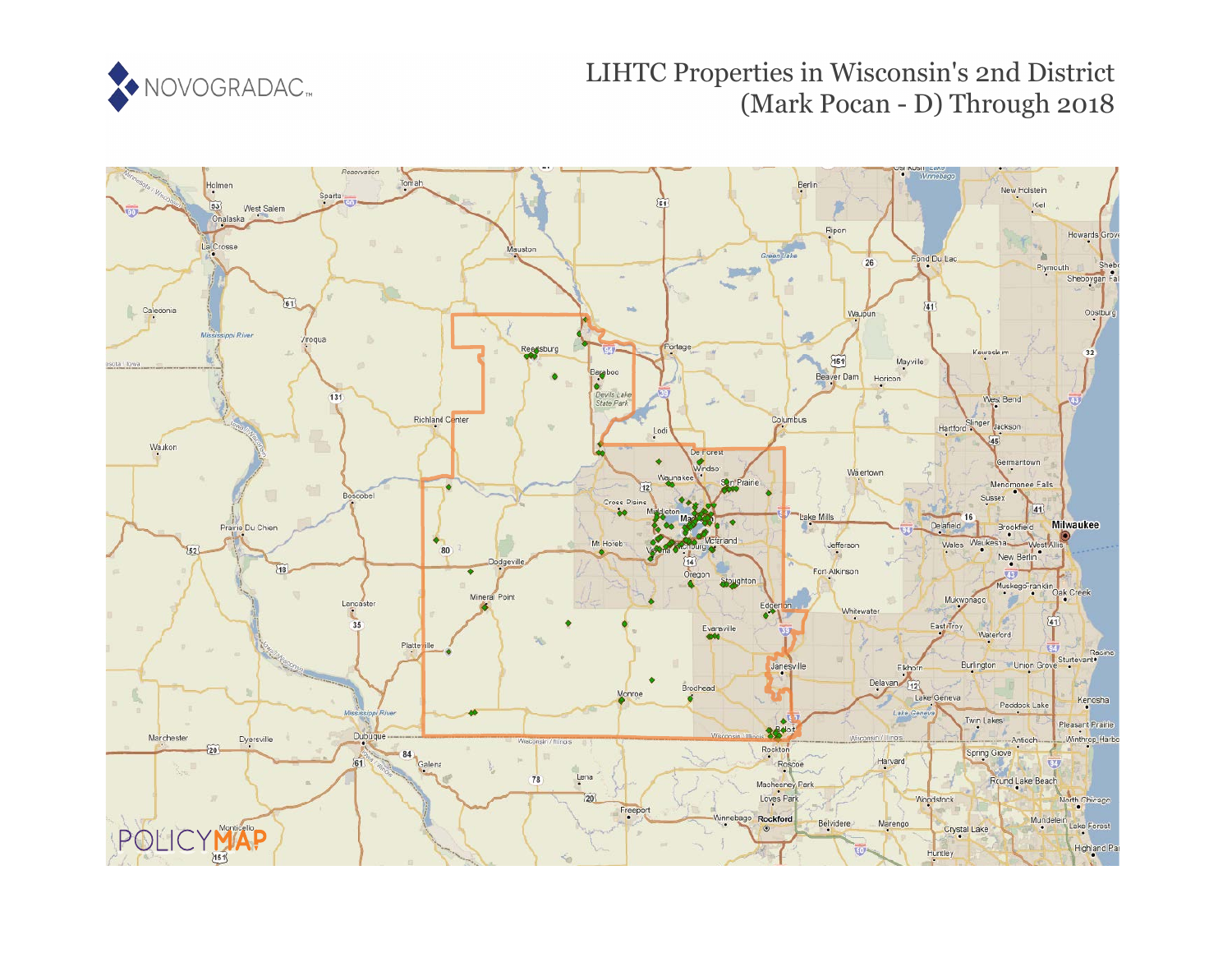| <b>Project Name</b>                         | <b>Address</b>                                                  | City               | <b>State</b> | <b>Zip Code</b> | Nonprofit<br><b>Sponsor</b> | <b>Allocation</b><br>Year | <b>Annual</b><br><b>Allocated</b><br><b>Amount</b> | <b>Year Placed</b><br>in Service | <b>Construction Type</b>  | <b>Total</b><br><b>Units</b> | Low<br>Income<br><b>Units</b> | <b>Rent</b> or<br><b>Income</b><br><b>Ceiling</b> | <b>Credit</b><br><b>Percentage</b>      | Tax-<br><b>Exempt</b><br><b>Bond</b> | <b>HUD Multi-Family</b><br><b>Financing/Rental</b><br><b>Assistance</b> |
|---------------------------------------------|-----------------------------------------------------------------|--------------------|--------------|-----------------|-----------------------------|---------------------------|----------------------------------------------------|----------------------------------|---------------------------|------------------------------|-------------------------------|---------------------------------------------------|-----------------------------------------|--------------------------------------|-------------------------------------------------------------------------|
| <b>SUNWOOD APTS</b>                         | 1750 LINNERUD DR                                                | <b>SUN PRAIRIE</b> | WI           | 53590           | $\rm No$                    | 2000                      | $\$0$                                              | 2001                             | New Construction          | 48                           | 44                            |                                                   | $70\,\%$ present<br>value               | $\rm No$                             |                                                                         |
| <b>BAKER BLOCK APT HOMES</b>                | 101 E MAIN ST                                                   | <b>EVANSVILLE</b>  | WI           | 53536           | No                          | 2002                      | $\boldsymbol{\mathsf{S}}\boldsymbol{\mathsf{0}}$   | 2002                             | Acquisition and Rehab 20  |                              | 20                            |                                                   | Both 30% and<br>70% present<br>value    | No                                   |                                                                         |
| <b>HAMILTON PLACE</b>                       | 200 PARK CIR                                                    | <b>SUN PRAIRIE</b> | WI           | 53590           | No                          | 2002                      | $\$0$                                              | 2002                             | Acquisition and Rehab 240 |                              | 173                           |                                                   | 30 % present<br>value                   | Yes                                  |                                                                         |
| HANOVER SQUARE APTS                         | 2502 OLD CAMDEN SQ MADISON                                      |                    | WI           | 53718           | No                          | 2001                      | \$0\$                                              | 2002                             | <b>New Construction</b>   | 65                           | 57                            |                                                   | 70 % present<br>value                   | No                                   |                                                                         |
| <b>MADISON SFRO</b>                         | 712 DOUGLAS TRAIL                                               | <b>MADISON</b>     | WI           | 53716           | Yes                         | 2002                      | \$21,217                                           | 2002                             | Acquisition and Rehab 4   |                              | $\overline{4}$                |                                                   | Both 30% and<br>70% present<br>value    | No                                   |                                                                         |
| <b>NAKOMA HEIGHTS APTS</b>                  | 4923 CHALET GARDENS $$\rm FITCHBURG$$<br>$\mathbf{R}\mathbf{D}$ |                    | WI           | 53711           | No                          | 2002                      | <b>SO</b>                                          | 2002                             | Acquisition and Rehab 144 |                              | 115                           |                                                   | 30 % present<br>value                   | Yes                                  |                                                                         |
| <b>ONE WEST WOLFE</b>                       | 111 WOLFE ST                                                    | <b>OREGON</b>      | WI           | 53575           | No                          | 2001                      | \$0                                                | 2002                             | <b>New Construction</b>   | 24                           | 22                            |                                                   | 70 % present<br>value                   | $\rm No$                             |                                                                         |
| <b>WOODLAND PARK APTS</b>                   | <b>47 FIELDSTONE DR</b>                                         | WISCONSIN DELLS WI |              | 53965           | No                          | 2002                      | SO.                                                | 2002                             | Acquisition and Rehab 40  |                              | 17                            |                                                   | $30\,\%$ present<br>value               | Yes                                  |                                                                         |
| HISTORIC PARK STREET SENIOR<br><b>HOMES</b> | 547 N PARK ST                                                   | <b>REEDSBURG</b>   | WI           | 53959           | $\mathbf{N}\mathbf{o}$      | 2001                      | \$0\$                                              | 2003                             | Acquisition and Rehab 24  |                              | 24                            |                                                   | 70 % present<br>value                   | No                                   |                                                                         |
| MADISON SINGLE FAMILY HOP                   | 2506 INDEPENDENCE<br>${\rm LN}$                                 | <b>MADISON</b>     | WI           | 53704           | Yes                         | 2003                      | $\$0$                                              | 2003                             | Acquisition and Rehab 4   |                              | $\overline{4}$                |                                                   | Both 30% and<br>70% present<br>value    | No                                   |                                                                         |
| <b>MEADOWPARK APTS</b>                      | 102 WITTWER RD                                                  | <b>MADISON</b>     | WI           | 53714           | No                          | 2002                      | \$0\$                                              | 2003                             | Acquisition and Rehab 40  |                              | 40                            |                                                   | Both 30% and<br>70% present<br>value    | No                                   |                                                                         |
| PRAIRIE OAKS SENIOR HOUSING<br>П            | $1049$ ENTERPRISE DR                                            | <b>VERONA</b>      | WI           | 53593           | No                          | 2002                      | \$0                                                | 2003                             | <b>New Construction</b>   | 36                           | $35\,$                        |                                                   | 70 % present<br>value                   | No                                   |                                                                         |
| PRAIRIE PARK SENIOR APTS                    | 6530 SCHROEDER RD                                               | <b>MADISON</b>     | WI           | 53711           | No                          | 2002                      | \$0\$                                              | 2003                             | <b>New Construction</b>   | 96                           | 90                            |                                                   | Both 30% and<br>70% present No<br>value |                                      |                                                                         |
| STOUGHTON SENIOR HOUSING<br>LP II           | 321 DVORAK CT                                                   | <b>STOUGHTON</b>   | WI           | 53589           | No                          | 2002                      | <b>SO</b>                                          | 2003                             | <b>New Construction</b>   | 48                           | 40                            |                                                   | 70 % present<br>value                   | $_{\rm No}$                          |                                                                         |
| <b>UPLANDS HOMES</b>                        | 272 S MUSKET RIDGE<br>$_{\rm DR}$                               | <b>SUN PRAIRIE</b> | WI           | 53590           | Yes                         | 2001                      | \$0\$                                              | 2003                             | New Construction          | $39\,$                       | $39\,$                        |                                                   | 70 % present<br>value                   | $\rm No$                             |                                                                         |

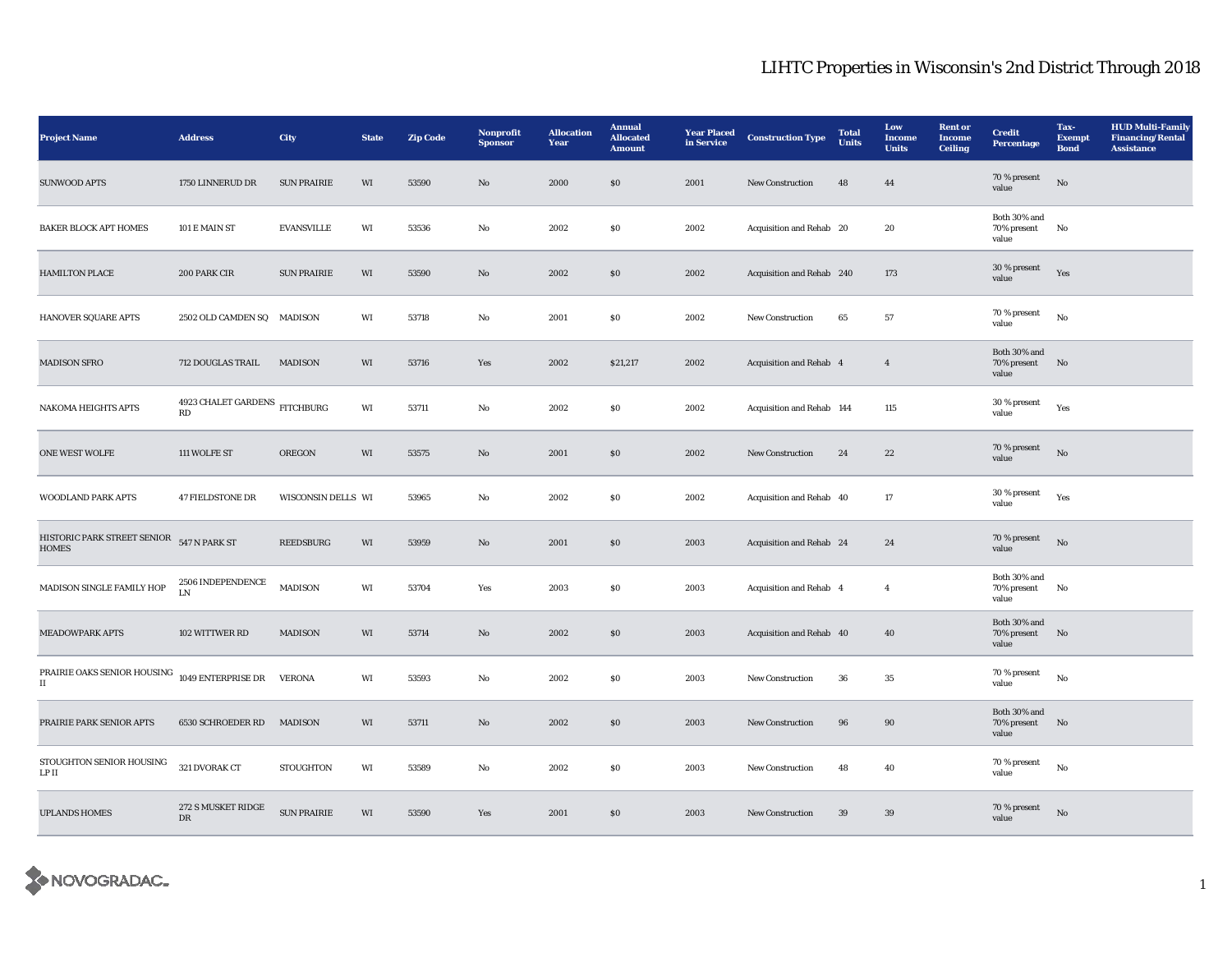| <b>Project Name</b>                           | <b>Address</b>              | City               | <b>State</b> | <b>Zip Code</b> | Nonprofit<br><b>Sponsor</b> | <b>Allocation</b><br>Year | <b>Annual</b><br><b>Allocated</b><br><b>Amount</b> | <b>Year Placed</b><br>in Service | <b>Construction Type</b> | <b>Total</b><br><b>Units</b> | Low<br><b>Income</b><br><b>Units</b> | <b>Rent or</b><br>Income<br><b>Ceiling</b> | <b>Credit</b><br><b>Percentage</b>   | Tax-<br><b>Exempt</b><br><b>Bond</b> | <b>HUD Multi-Family</b><br><b>Financing/Rental</b><br><b>Assistance</b> |
|-----------------------------------------------|-----------------------------|--------------------|--------------|-----------------|-----------------------------|---------------------------|----------------------------------------------------|----------------------------------|--------------------------|------------------------------|--------------------------------------|--------------------------------------------|--------------------------------------|--------------------------------------|-------------------------------------------------------------------------|
| <b>WESTMINSTER SENIOR</b><br><b>HOUSING</b>   | 6160 DELL DR                | <b>MADISON</b>     | WI           | 53718           | No                          | 2002                      | ${\bf S0}$                                         | 2003                             | New Construction         | $\bf 65$                     | $\bf 65$                             |                                            | 70 % present<br>value                | $\rm No$                             |                                                                         |
| YAHARA RIVER VIEW APTS                        | 1459 E MAIN ST              | <b>MADISON</b>     | WI           | 53703           | Yes                         | 2002                      | \$0                                                | 2003                             | <b>New Construction</b>  | 60                           | 52                                   |                                            | 70 % present<br>value                | No                                   |                                                                         |
| <b>CANNERY ROW SENIOR APTS</b>                | 301 E THIRD ST              | <b>WAUNAKEE</b>    | WI           | 53597           | No                          | 2004                      | \$0\$                                              | 2004                             | <b>New Construction</b>  | 50                           | 49                                   |                                            | 30 % present<br>value                | Yes                                  |                                                                         |
| FROST WOODS SENIOR HOUSING 101 FROST WOODS RD |                             | <b>MONONA</b>      | WI           | 53716           | $\mathbf{N}\mathbf{o}$      | 2003                      | $\$0$                                              | 2004                             | New Construction         | 67                           | 67                                   |                                            | 70 % present<br>value                | No                                   |                                                                         |
| MCRA HOME OWNERSHIP<br>PROGRAM                | <b>41 SCHENK ST</b>         | <b>MADISON</b>     | WI           | 53714           | Yes                         | 2004                      | <b>SO</b>                                          | 2004                             | Acquisition and Rehab 5  |                              | $5\phantom{.0}$                      |                                            | Both 30% and<br>70% present<br>value | No                                   |                                                                         |
| PARK GLEN COMMONS                             | 201 N WALBRIDGE AVE MADISON |                    | WI           | 53714           | No                          | 2004                      | \$0                                                | 2004                             | New Construction         | 110                          | 50                                   |                                            | 30 % present<br>value                | Yes                                  |                                                                         |
| MCRA HOME OWNERSHIP<br>PROGRAM                | 3833 JOHNS ST               | <b>MADISON</b>     | WI           | 53714           |                             | 2005                      | ${\bf S0}$                                         | 2005                             | Not Indicated            | ${\bf 8}$                    | ${\bf 8}$                            |                                            | Not Indicated                        |                                      |                                                                         |
| THE MADISON MARK                              | 132 E WILSON ST             | <b>MADISON</b>     | WI           | 53703           |                             | 2003                      | $\$0$                                              | 2005                             | Not Indicated            | 110                          | $57\,$                               |                                            | Not Indicated                        |                                      |                                                                         |
| <b>AVALON MADISON VILLAGE</b>                 | 4613 ATTICUS WAY            | <b>MADISON</b>     | WI           | 53711           | No                          | 2005                      | \$750,000                                          | 2006                             | <b>New Construction</b>  | 104                          | 73                                   | 60% AMGI                                   | $70$ % present<br>value              | No                                   |                                                                         |
| <b>BRODHEAD SENIOR VILLAGE</b>                | 1108 21ST ST                | <b>BRODHEAD</b>    | WI           | 53520           | No                          | 2005                      | \$168,522                                          | 2006                             | New Construction         | 25                           | 23                                   | 60% AMGI                                   | 70 % present<br>value                | No                                   |                                                                         |
| HIGHPOINTE COMMONS                            | 1141 12TH ST                | <b>BARABOO</b>     | WI           | 53913           | No                          | 2005                      | \$188,726                                          | 2006                             | New Construction         | 24                           | $\bf{22}$                            | 60% AMGI                                   | 70 % present<br>value                | No                                   |                                                                         |
| <b>MCRA HOME OWNERSHIP</b><br>PROGRAM         | 1905 WHENONA DR             | <b>MADISON</b>     | WI           | 53711           | $\mathbf{N}\mathbf{o}$      | 2006                      | \$33,164                                           | 2006                             | Acquisition and Rehab 4  |                              | $\overline{4}$                       | 60% AMGI                                   | Both 30% and<br>70% present<br>value | No                                   |                                                                         |
| <b>SUNNY HILL APTS</b>                        | 700 FRANCES CT              | <b>SUN PRAIRIE</b> | WI           | 53590           | No                          | 2005                      | \$76,880                                           | 2006                             | Acquisition and Rehab 56 |                              | 56                                   | 60% AMGI                                   | 30 % present<br>value                | Yes                                  |                                                                         |
| ANGELL PARK SENIOR<br><b>APARTMENTS</b>       | 426 PARK ST                 | <b>SUN PRAIRIE</b> | WI           | 53590           |                             | 2006                      | \$417,050                                          | 2007                             | <b>New Construction</b>  | 61                           | $12\,$                               | 60% AMGI                                   | 70 % present<br>value                |                                      |                                                                         |
| <b>CASCADE FALLS APARTMENTS</b>               | 1215 JACKSON ST             | <b>STOUGHTON</b>   | WI           | 53589           | No                          | 2006                      | \$105,951                                          | 2007                             | Acquisition and Rehab 54 |                              | $\boldsymbol{2}$                     | 60% AMGI                                   | 30 % present<br>value                | No                                   |                                                                         |

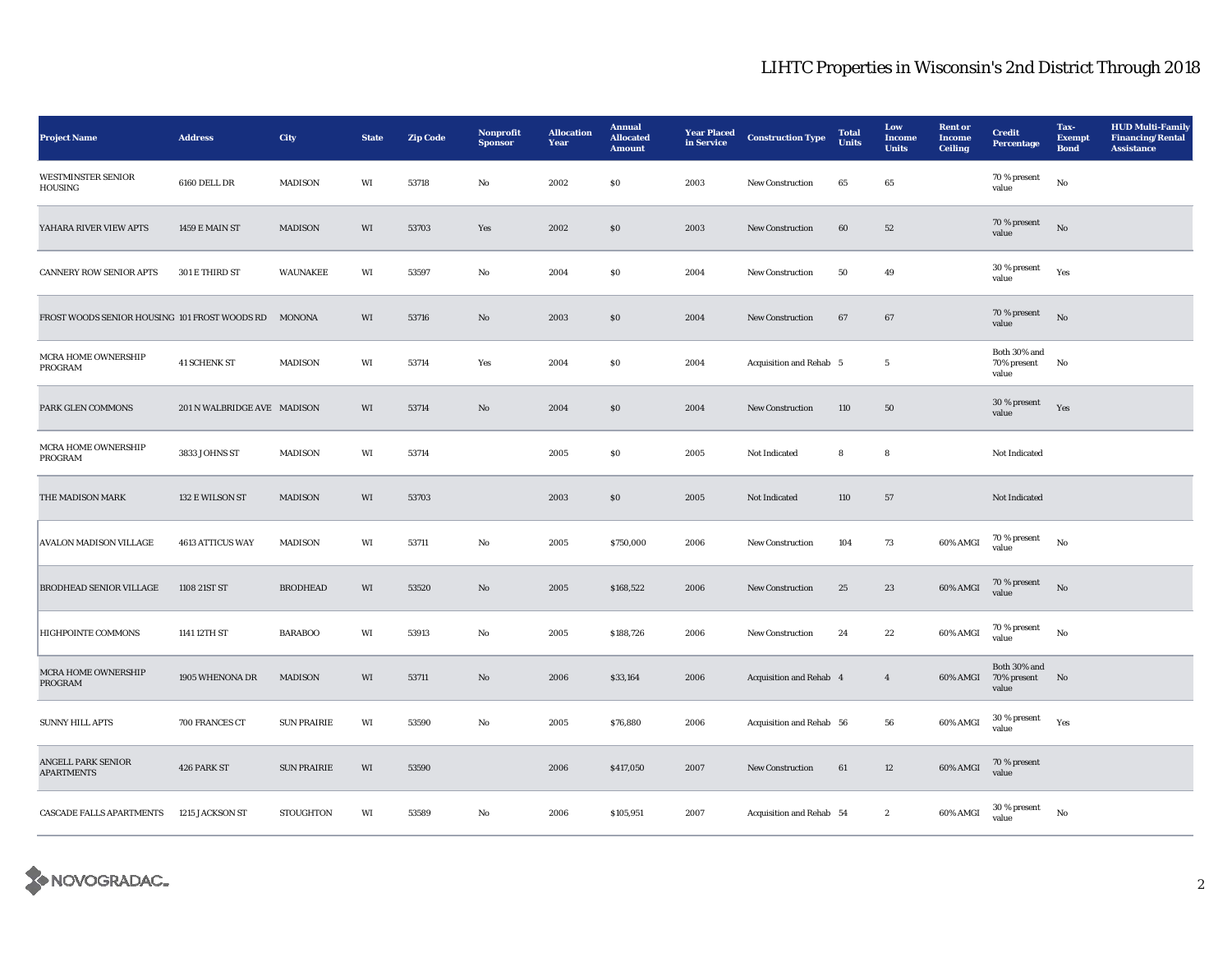| <b>Project Name</b>                                                                  | <b>Address</b>                          | City               | <b>State</b> | <b>Zip Code</b> | Nonprofit<br><b>Sponsor</b> | <b>Allocation</b><br>Year | <b>Annual</b><br><b>Allocated</b><br><b>Amount</b> | <b>Year Placed</b><br>in Service | <b>Construction Type</b>                     | <b>Total</b><br><b>Units</b> | Low<br>Income<br><b>Units</b> | <b>Rent</b> or<br><b>Income</b><br><b>Ceiling</b> | <b>Credit</b><br><b>Percentage</b>            | Tax-<br><b>Exempt</b><br><b>Bond</b> | <b>HUD Multi-Family</b><br><b>Financing/Rental</b><br><b>Assistance</b> |
|--------------------------------------------------------------------------------------|-----------------------------------------|--------------------|--------------|-----------------|-----------------------------|---------------------------|----------------------------------------------------|----------------------------------|----------------------------------------------|------------------------------|-------------------------------|---------------------------------------------------|-----------------------------------------------|--------------------------------------|-------------------------------------------------------------------------|
| PARMENTER CIRCLE                                                                     | 2310 PARMENTER ST                       | <b>MIDDLETON</b>   | WI           | 53562           |                             | 2006                      | \$348,338                                          | 2007                             | New Construction                             | 50                           | 24                            | 60% AMGI                                          | 70 % present<br>value                         |                                      |                                                                         |
| FAIRBANKS FLATS ROWHOMES                                                             | 206 CARPENTER ST -<br>UNIT <sub>1</sub> | <b>BELOIT</b>      | WI           | 53511           |                             | 2007                      | \$194,920                                          | 2008                             | Both New Construction $_{13}$<br>and $A/R$   |                              | ${\bf 8}$                     | 60% AMGI                                          | 70 % present<br>value                         |                                      |                                                                         |
| <b>WOODSIDE TERRACE</b>                                                              | 2237 BURTON ST                          | <b>BELOIT</b>      | WI           | 53511           |                             | 2007                      | \$479,972                                          | 2008                             | Acquisition and Rehab 120                    |                              | $\overline{4}$                | 60% AMGI                                          | 70 % present<br>value                         |                                      |                                                                         |
| PARK CENTRAL APARTMENTS                                                              | 301 S INGERSOLL ST                      | <b>MADISON</b>     | WI           | 53703           |                             | 2007                      | \$336,367                                          | 2008                             | New Construction                             | 76                           | 27                            | 60% AMGI                                          | 30 % present<br>value                         |                                      |                                                                         |
| ALLIED DR REDEVELOPMENT                                                              | 4711 JENEWEIN RD                        | <b>MADISON</b>     | WI           | 53711           |                             | 2008                      | \$994,641                                          | 2009                             | <b>New Construction</b>                      | 49                           | 22                            | 60% AMGI                                          | 70 % present<br>value                         |                                      |                                                                         |
| <b>HERITAGE MONONA</b>                                                               | 211 OWEN RD                             | <b>MONONA</b>      | WI           | 53716           |                             | 2008                      | \$180,684                                          | 2009                             | <b>New Construction</b>                      | 88                           | 19                            | 60% AMGI                                          | 30 % present<br>value                         |                                      |                                                                         |
| <b>BELOIT APARTMENTS</b><br>REDEVELOPMENT-PHASE I                                    | 1012 MARY ST                            | <b>BELOIT</b>      | WI           | 53511           |                             | 2009                      | \$1,063,330                                        | 2010                             | Acquisition and Rehab 65                     |                              | $9\,$                         | 60% AMGI                                          | Both 30% and<br>70% present<br>value          |                                      |                                                                         |
| <b>CITY ROW APARTMENTS</b>                                                           | 602 E JOHNSON ST                        | <b>MADISON</b>     | WI           | 53703           |                             | 2009                      | \$1,415,330                                        | 2010                             | New Construction                             | 83                           | $\bf 6$                       | 60% AMGI                                          | 70 % present<br>value                         |                                      |                                                                         |
| MIDTOWN PLACE APARTMENTS 8101 MAYO DR                                                |                                         | <b>MADISON</b>     | WI           | 53719           |                             | 2009                      | \$1,543,814                                        | 2010                             | <b>New Construction</b>                      | 88                           | $5\phantom{.0}$               | 60% AMGI                                          | 70 % present<br>value                         |                                      |                                                                         |
| TRUAX PARK REDEVELOPMENT $\quad 3502$ - $3506$ STAUBEL ST $\quad$ MADISON<br>PHASE 1 |                                         |                    | WI           | 53704           |                             | 2009                      | \$1,429,274                                        | 2010                             | Acquisition and Rehab 71                     |                              | $\mathbf{3}$                  | 60% AMGI                                          | Both 30% and<br>70% present<br>value          |                                      |                                                                         |
| ROLLING PRAIRIE APARTMENTS 405 S BIRD ST<br><b>HOMES</b>                             |                                         | <b>SUN PRAIRIE</b> | WI           | 53590           | No                          | 2009                      | \$83,329                                           | 2010                             | Acquisition and Rehab 84                     |                              | $7\phantom{.0}$               | 60% AMGI                                          | 30 % present<br>value                         | $\rm No$                             |                                                                         |
| <b>SCOVILLE CENTER</b>                                                               | 545 PUBLIC AVENUE                       | <b>BELOIT</b>      | WI           | 53511           |                             | 2009                      | \$622,960                                          | 2010                             | Acquisition and Rehab 150                    |                              | $\boldsymbol{2}$              | 60% AMGI                                          | 70 % present<br>value                         |                                      |                                                                         |
| <b>SHELTER WI PROPERTIES</b>                                                         | 100 / 102 S JACKSON ST ALBANY           |                    | WI           | 53502           |                             | 2010                      | \$0\$                                              | 2010                             | Acquisition and Rehab 105                    |                              | 10                            | 60% AMGI                                          | 70 % present<br>value                         |                                      |                                                                         |
| YWCA MADISON HOUSING LLC                                                             | 101 E MIFFLIN ST                        | <b>MADISON</b>     | WI           | 53703           | Yes                         | 2009                      | SO.                                                | 2010                             | Acquisition and Rehab 99                     |                              | 15                            | 60% AMGI                                          | Both 30% and<br>70% present<br>value          | No                                   |                                                                         |
| <b>BELOIT APARTMENTS</b><br>REDEVELOPMENT-PHASE 2                                    | 1821 BAYLISS AVE                        | <b>BELOIT</b>      | WI           | 53511           |                             | 2010                      | \$1,180,294                                        | 2011                             | <b>Both New Construction</b> 66<br>and $A/R$ |                              | 15                            |                                                   | Both 30% and<br>60% AMGI 70% present<br>value |                                      |                                                                         |

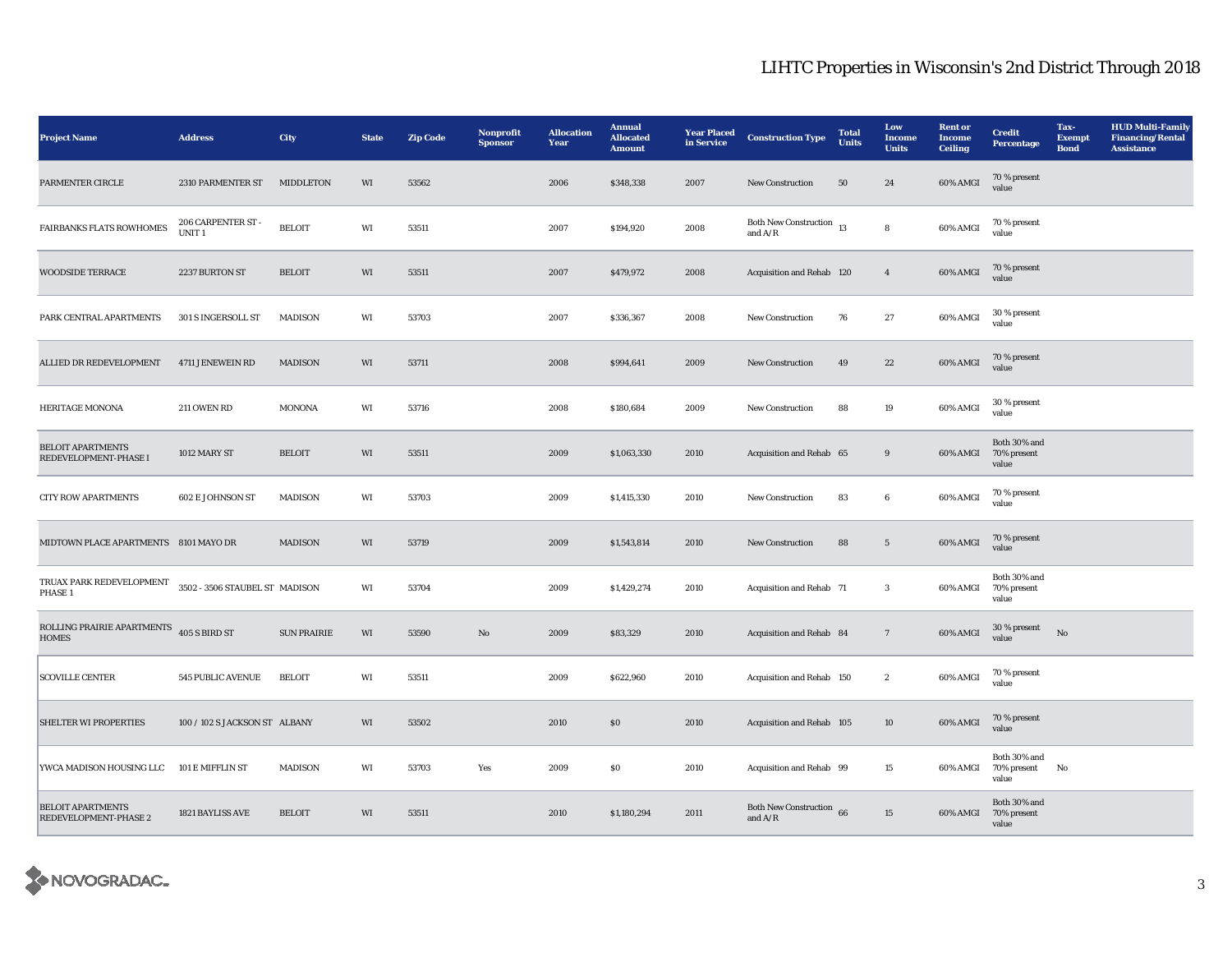| <b>Project Name</b>                                     | <b>Address</b>                      | City              | <b>State</b> | <b>Zip Code</b> | Nonprofit<br><b>Sponsor</b> | <b>Allocation</b><br>Year | <b>Annual</b><br><b>Allocated</b><br><b>Amount</b> | <b>Year Placed</b><br>in Service | <b>Construction Type</b>  | <b>Total</b><br><b>Units</b> | Low<br><b>Income</b><br><b>Units</b> | <b>Rent</b> or<br><b>Income</b><br><b>Ceiling</b> | <b>Credit</b><br><b>Percentage</b>   | Tax-<br><b>Exempt</b><br><b>Bond</b> | <b>HUD Multi-Family</b><br><b>Financing/Rental</b><br><b>Assistance</b> |
|---------------------------------------------------------|-------------------------------------|-------------------|--------------|-----------------|-----------------------------|---------------------------|----------------------------------------------------|----------------------------------|---------------------------|------------------------------|--------------------------------------|---------------------------------------------------|--------------------------------------|--------------------------------------|-------------------------------------------------------------------------|
| <b>BURR OAKS SENIOR HOUSING</b>                         | 2417 CYPRESS WAY                    | MADISON           | WI           | 53713           |                             | 2010                      | \$725,001                                          | 2011                             | New Construction          | 50                           | 10                                   | 60% AMGI                                          | 70 % present<br>value                |                                      |                                                                         |
| <b>ELVEN STED</b>                                       | 631 8TH ST                          | <b>STOUGHTON</b>  | WI           | 53589           |                             | 2010                      | \$738,900                                          | 2011                             | New Construction          | 33                           | 15                                   | 60% AMGI                                          | 70 % present<br>value                |                                      |                                                                         |
| THE OVERLOOK AT HILLDALE                                | 4620 FREY ST                        | <b>MADISON</b>    | WI           | 53705           |                             | 2010                      | \$1,654,165                                        | 2011                             | <b>New Construction</b>   | 96                           | $5\phantom{.0}$                      | 60% AMGI                                          | 70 % present<br>value                |                                      |                                                                         |
| <b>HERITAGE MIDDLETON</b>                               | 6206 MAYWOOD AVE                    | MIDDLETON         | WI           | 53562           |                             | 2011                      | \$691,472                                          | 2012                             | <b>New Construction</b>   | 56                           | 23                                   | 60% AMGI                                          | 70 % present<br>value                |                                      |                                                                         |
| <b>PARK PLACE</b>                                       | 305 E MAIN ST                       | <b>REEDSBURG</b>  | WI           | 53959           |                             | 2010                      | \$573,588                                          | 2012                             | <b>New Construction</b>   | 48                           | 8                                    | 60% AMGI                                          | 70 % present<br>value                |                                      |                                                                         |
| PHEASANT RIDGE APARTMENTS                               | 2617 - 2621 PHEASANT<br>RIDGE TRAIL | <b>MADISON</b>    | WI           | 53713           |                             | 2011                      | \$380,891                                          | 2012                             | Acquisition and Rehab 42  |                              | $6\phantom{.0}$                      | 60% AMGI                                          | 70 % present<br>value                |                                      |                                                                         |
| <b>FITCHBURG APARTMENTS</b>                             | 1902-1906 PIKE DRIVE FITCHBURG      |                   | WI           | 53713           |                             | 2012                      | \$519,135                                          | 2012                             | Acquisition and Rehab 81  |                              | 22                                   | 60% AMGI                                          | Both 30% and<br>70% present<br>value |                                      |                                                                         |
| <b>NOB HILL APARTMENTS</b>                              | 1190 MOORLAND RD                    | <b>MADISON</b>    | WI           | 53713           |                             | 2012                      | \$1,500,000                                        | 2012                             | Acquisition and Rehab 254 |                              | 64                                   | 60% AMGI                                          | Both 30% and<br>70% present<br>value |                                      |                                                                         |
| <b>JNB BADGER SOUTH LP</b>                              | 102 N PARK ST                       | <b>BELMONT</b>    | WI           | 53510           |                             | 2012                      | \$759,805                                          | 2013                             | Acquisition and Rehab 96  |                              | 15                                   | 60% AMGI                                          | 70 % present<br>value                |                                      |                                                                         |
| <b>EAGLE HARBOR APARTMENTS</b>                          | 1360 MACARTHUR<br><b>ROAD</b>       | <b>MADISON</b>    | WI           | 53714           |                             | 2013                      | \$376,958                                          | 2014                             | <b>New Construction</b>   | 36                           | $7\phantom{.0}$                      | 60% AMGI                                          | 70 % present<br>value                |                                      |                                                                         |
| RIDGECREST APARTMENTS(FKA<br><b>NORTHRIDGE TERRACE)</b> | 525-531 NORTHPORT DR MADISON        |                   | WI           | 53704           |                             | 2014                      | \$545,889                                          | 2014                             | Acquisition and Rehab 127 |                              | $\overline{5}$                       | 60% AMGI                                          | 30 % present<br>value                |                                      |                                                                         |
| <b>SOUTHERN BOND POOL I-</b><br>MAPLE RIDGE, REEDSBURG  | 300 MACK DR                         | REEDSBURG         | WI           | 53959           |                             | 2014                      | \$102,603                                          | 2014                             | Acquisition and Rehab 49  |                              | 9                                    | 60% AMGI                                          | 30 % present<br>value                |                                      |                                                                         |
| <b>TRUAX PARK DEVELOPMENT</b><br>PHASE <sub>2</sub>     | 3538 STRAUBEL ST                    | <b>MADISON</b>    | WI           | 53704           |                             | 2013                      | \$749,082                                          | 2015                             | New Construction          | 48                           | 10                                   | 60% AMGI                                          | 70 % present<br>value                |                                      |                                                                         |
| <b>MISSION VILLAGE OF</b><br><b>DODGEVILLE</b>          | 206 COLIN DR                        | <b>DODGEVILLE</b> | WI           | 53533           |                             | 2015                      | \$446,057                                          | 2016                             | New Construction          | 40                           | ${\bf 16}$                           | 60% AMGI                                          | 70 % present<br>value                |                                      |                                                                         |
| PINNEY LANE APARTMENTS FKA<br><b>DEMPSEY PLACE</b>      | 902 ROYSTER OAKS DR MADISON         |                   | WI           | 53714           |                             | 2014                      | \$779,945                                          | 2016                             | New Construction          | 70                           | $\bf 25$                             | 60% AMGI                                          | 70 % present<br>value                |                                      |                                                                         |

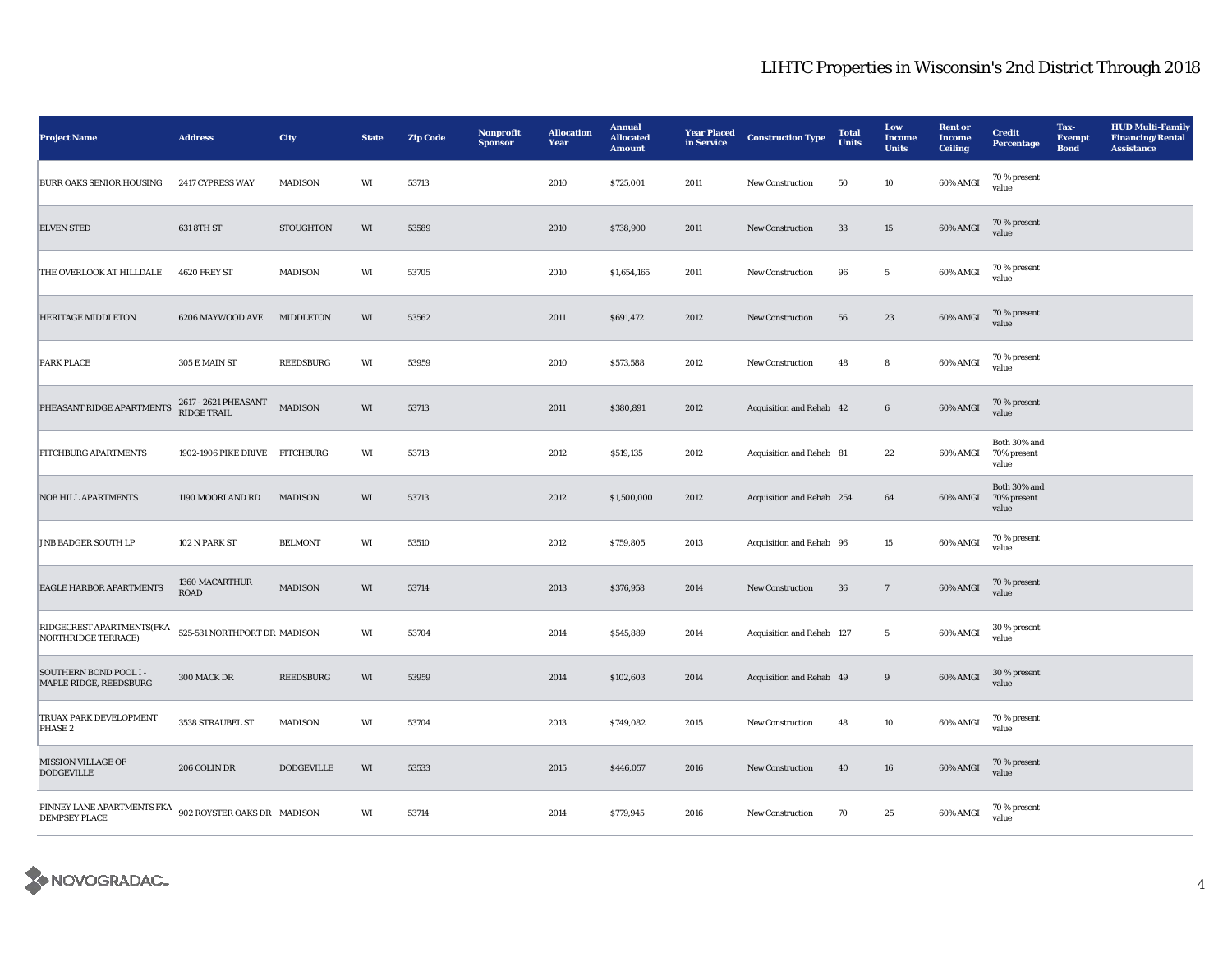| <b>Project Name</b>                                    | <b>Address</b>                          | City               | <b>State</b> | <b>Zip Code</b> | Nonprofit<br><b>Sponsor</b> | <b>Allocation</b><br>Year | <b>Annual</b><br><b>Allocated</b><br><b>Amount</b> | <b>Year Placed</b><br>in Service | <b>Construction Type</b> | <b>Total</b><br><b>Units</b> | Low<br><b>Income</b><br><b>Units</b> | <b>Rent or</b><br><b>Income</b><br><b>Ceiling</b> | <b>Credit</b><br>Percentage | Tax-<br><b>Exempt</b><br><b>Bond</b> | <b>HUD Multi-Family</b><br><b>Financing/Rental</b><br><b>Assistance</b> |
|--------------------------------------------------------|-----------------------------------------|--------------------|--------------|-----------------|-----------------------------|---------------------------|----------------------------------------------------|----------------------------------|--------------------------|------------------------------|--------------------------------------|---------------------------------------------------|-----------------------------|--------------------------------------|-------------------------------------------------------------------------|
| PIONEER RIDGE                                          | 460 PIONEER DRIVE-<br><b>BUILDING 1</b> | WISCONSIN DELLS WI |              | 53965           |                             | 2015                      | \$723,500                                          | 2016                             | <b>New Construction</b>  | 72                           | 10                                   | 60% AMGI                                          | 70 % present<br>value       |                                      |                                                                         |
| RETHKE TERRACE                                         | 715 RETHKE AVE                          | <b>MADISON</b>     | WI           | 53714           |                             | 2014                      | \$540,000                                          | 2016                             | New Construction         | 60                           | $\mathbf{3}$                         | 60% AMGI                                          | 70 % present<br>value       |                                      |                                                                         |
| <b>CARBON (FKA UNION CORNERS</b><br><b>APARTMENTS)</b> | 2418 WINNEBAGO ST                       | MADISON            | WI           | 53704           |                             | 2015                      | \$850,000                                          | 2017                             | <b>New Construction</b>  | 90                           | 28                                   | 60% AMGI                                          | 70 % present<br>value       |                                      |                                                                         |
| DANE COUNTY HOUSING<br>REDEVELOPMENT, LLC              | 1601 VERNON ST                          | <b>STOUGHTON</b>   | WI           | 53589           |                             | 2016                      | \$179,215                                          | 2017                             | Acquisition and Rehab 54 |                              | $6\phantom{.0}$                      | 60% AMGI                                          | 30 % present<br>value       |                                      |                                                                         |
| MAPLE GROVE COMMONS                                    | 3204 GOLDEN COPPER<br>LANE              | <b>MADISON</b>     | WI           | 53719           |                             | 2015                      | \$763,118                                          | 2017                             | New Construction         | ${\bf 80}$                   | 41                                   | 60% AMGI                                          | 70 % present<br>value       |                                      |                                                                         |
| MEADOW RIDGE MIDDLETON                                 | 7625 LISA LANE                          | MIDDLETON          | WI           | 53562           |                             | 2015                      | \$850,000                                          | 2017                             | <b>New Construction</b>  | 95                           | 38                                   | 60% AMGI                                          | 70 % present<br>value       |                                      |                                                                         |
| <b>TENNYSON RIDGE</b>                                  | 3818 WHITMAN LN                         | MADISON            | WI           | 53704           |                             | 2015                      | \$725,627                                          | 2017                             | New Construction         | 72                           | 24                                   | 60% AMGI                                          | 70 % present<br>value       |                                      |                                                                         |
| THE BREESE APARTMENTS                                  | 1003 E MIFFLIN ST                       | MADISON            | WI           | 53703           |                             | 2016                      | \$658,050                                          | 2017                             | New Construction         | 65                           | 18                                   | 60% AMGI                                          | 70 % present<br>value       |                                      |                                                                         |
| <b>THE MCHENRY</b>                                     | 1120 W MAIN ST                          | <b>SUN PRAIRIE</b> | WI           | 53590           |                             | 2017                      | \$190,970                                          | 2017                             | <b>New Construction</b>  | 74                           | $5\overline{ }$                      | 60% AMGI                                          | 30 % present<br>value       |                                      |                                                                         |
| <b>8TWENTY PARK PHASE II</b>                           | 903 DELAPLAINE<br><b>COURT UNIT 2</b>   | <b>MADISON</b>     | WI           | 53715           |                             | 2016                      | \$313,421                                          | 2018                             | <b>New Construction</b>  | 28                           | 14                                   | 60% AMGI                                          | 70 % present<br>value       |                                      |                                                                         |
| <b>8TWENTY PARK PHASE I</b>                            | 903 DELAPLAINE<br><b>COURT UNIT 1</b>   | <b>MADISON</b>     | WI           | 53715           |                             | 2016                      | \$741,800                                          | 2018                             | New Construction         | 67                           | 28                                   | 60% AMGI                                          | 70 % present<br>value       |                                      |                                                                         |
| <b>NOVATION SENIOR</b><br><b>APARTMENTS</b>            | 2675 NOVATION<br><b>PARKWAY</b>         | MADISON            | WI           | 53713           |                             | 2017                      | \$433,047                                          | 2018                             | <b>New Construction</b>  | 60                           | $6\phantom{.0}$                      | 60% AMGI                                          | 30 % present<br>value       |                                      |                                                                         |
| <b>MEADOWS II</b>                                      | 439 PINE ST                             | <b>SAUK CITY</b>   | WI           | 53583           | No                          | 1989                      | ${\bf S0}$                                         | 1989                             | New Construction         | $\bf8$                       | $\bf8$                               |                                                   | 30 % present<br>value       | No                                   |                                                                         |
| <b>WILLIAMSTOWN BAY - NORTH</b>                        | 2717 DRYDEN DR                          | MADISON            | WI           | 53704           | No                          | 1988                      | ${\bf S0}$                                         | 1989                             | <b>New Construction</b>  | 40                           | 40                                   |                                                   | 70 % present<br>value       | No                                   |                                                                         |
| <b>WILLIAMSTOWN BAY EAST</b>                           | 913 ACEWOOD BLVD                        | <b>MADISON</b>     | WI           | 53714           | No                          | 1989                      | \$0\$                                              | 1989                             | <b>New Construction</b>  | 26                           | 26                                   |                                                   | 70 % present<br>value       | No                                   |                                                                         |

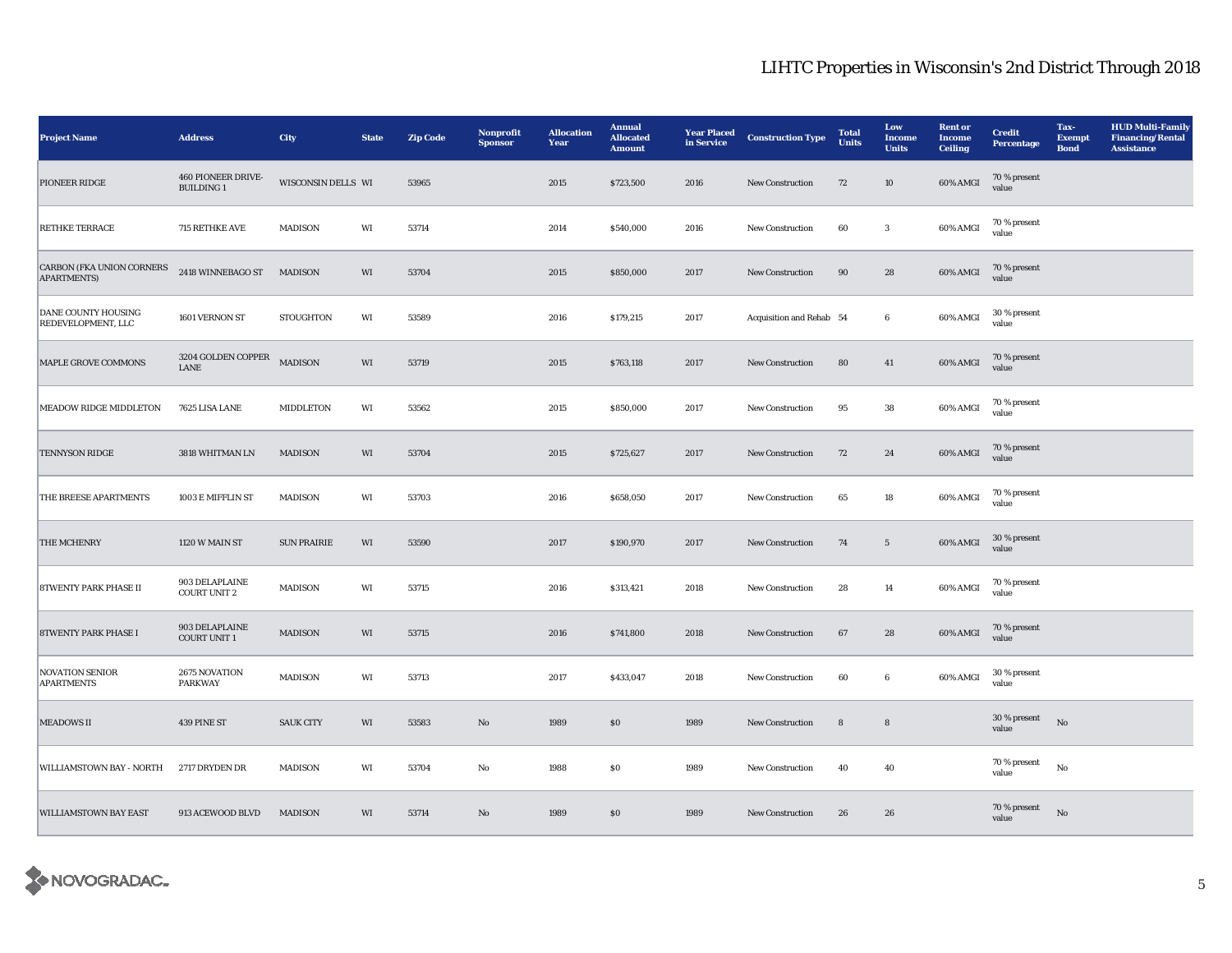| <b>Project Name</b>                                       | <b>Address</b>                   | City              | <b>State</b> | <b>Zip Code</b> | Nonprofit<br><b>Sponsor</b> | <b>Allocation</b><br>Year | <b>Annual</b><br><b>Allocated</b><br><b>Amount</b> | <b>Year Placed</b><br>in Service | <b>Construction Type</b> | <b>Total</b><br>Units | Low<br><b>Income</b><br><b>Units</b> | <b>Rent</b> or<br><b>Income</b><br><b>Ceiling</b> | <b>Credit</b><br><b>Percentage</b> | Tax-<br><b>Exempt</b><br><b>Bond</b> | <b>HUD Multi-Family</b><br><b>Financing/Rental</b><br><b>Assistance</b> |
|-----------------------------------------------------------|----------------------------------|-------------------|--------------|-----------------|-----------------------------|---------------------------|----------------------------------------------------|----------------------------------|--------------------------|-----------------------|--------------------------------------|---------------------------------------------------|------------------------------------|--------------------------------------|-------------------------------------------------------------------------|
| <b>WALNUT GROVE DE FOREST</b>                             | 206 N MAIN ST                    | <b>DEFOREST</b>   | WI           | 53532           | No                          | 1990                      | $\$0$                                              | 1990                             | New Construction         | 20                    | 19                                   |                                                   | 70 % present<br>value              | $_{\rm No}$                          |                                                                         |
| <b>ELVER PARK III</b>                                     | 1128 MORRAINE VIEW<br>${\rm DR}$ | <b>MADISON</b>    | WI           | 53719           | $\rm No$                    | 1989                      | $\bf{S0}$                                          | 1990                             | New Construction         | 48                    | 48                                   |                                                   | 70 % present<br>value              | $_{\rm No}$                          |                                                                         |
| <b>FAIRVIEW HEIGHTS APTS</b>                              | 719 FAIR ST                      | MINERAL POINT     | WI           | 53565           | $_{\rm No}$                 | 1989                      | $\$0$                                              | 1990                             | New Construction         | ${\bf 16}$            | 16                                   |                                                   | 30 % present<br>value              | $_{\rm No}$                          |                                                                         |
| <b>ITHAKA HOMES</b>                                       | 3025 COMMERCIAL AVE MADISON      |                   | WI           | 53704           | $\mathbf{N}\mathbf{o}$      | 1988                      | $\$0$                                              | 1990                             | New Construction         | $\overline{4}$        | $\overline{4}$                       |                                                   | 70 % present<br>value              | $_{\rm No}$                          |                                                                         |
| NORTHRIDGE APT HOME                                       | 58 NORTHRIDGE TER MADISON        |                   | WI           | 53704           | No                          | 1989                      | $\$0$                                              | 1990                             | New Construction         | 48                    | 48                                   |                                                   | 70 % present<br>value              | $_{\rm No}$                          |                                                                         |
| <b>TUCSON TRAILS I</b>                                    | 3156 MUIR FIELD RD               | MADISON           | WI           | 53719           | $\mathbf{N}\mathbf{o}$      | 1989                      | \$0\$                                              | 1990                             | <b>New Construction</b>  | 48                    | 48                                   |                                                   | 70 % present<br>value              | $\rm \bf No$                         |                                                                         |
| <b>TUCSON TRAILS II</b>                                   | 3172 MUIR FIELD RD               | MADISON           | WI           | 53719           | No                          | 1989                      | $\boldsymbol{\mathsf{S}}\boldsymbol{\mathsf{O}}$   | 1990                             | New Construction         | 48                    | 48                                   |                                                   | 70 % present<br>value              | No                                   |                                                                         |
| <b>BRITTAN HOUSE</b>                                      | <b>608 FOURTH ST</b>             | <b>BELOIT</b>     | WI           | 53511           | Yes                         | 1989                      | $\$0$                                              | 1991                             | Acquisition and Rehab 45 |                       | 45                                   |                                                   | 70 % present<br>value              | $_{\rm No}$                          |                                                                         |
| THE FALCONER                                              | 1001 WILLIAMSON ST               | MADISON           | WI           | 53703           | Yes                         | 1990                      | $\$0$                                              | 1991                             | New Construction         | 8                     | 8                                    |                                                   | 70 % present<br>value              | No                                   |                                                                         |
| <b>CARRINGTON II</b>                                      | 1221 E MAIN ST                   | <b>STOUGHTON</b>  | WI           | 53589           | No                          | 1991                      | \$0                                                | 1992                             | New Construction         | 27                    | 25                                   |                                                   | 70 % present<br>value              | No                                   |                                                                         |
| <b>FAIRWOOD ARMS APTS</b>                                 | 4733 CRESCENT RD                 | MADISON           | WI           | 53711           | No                          | 1991                      | ${\bf S0}$                                         | 1992                             | Acquisition and Rehab 36 |                       | 35                                   |                                                   | 70 % present<br>value              | No                                   |                                                                         |
| <b>HOUSING ENTERPRISES OF</b><br><b>BLANCHARDVILLE II</b> | 203 W WILSON ST                  | BLANCHARDVILLE WI |              | 53516           | No                          | 1991                      | \$0\$                                              | 1992                             | New Construction         | 16                    | 16                                   |                                                   | 30 % present<br>value              | No                                   |                                                                         |
| <b>HOUSING ENTERPRISES OF</b><br><b>SHULLSBURG I</b>      | 520 W ESTEY ST                   | SHULLSBURG        | WI           | 53586           | No                          | 1991                      | $\boldsymbol{\mathsf{S}}\boldsymbol{\mathsf{O}}$   | 1992                             | New Construction         | 16                    | 16                                   |                                                   | 30 % present<br>value              | No                                   |                                                                         |
| OREGON GENESIS V                                          | <b>250 S OAK ST</b>              | OREGON            | WI           | 53575           | Yes                         | 1991                      | $\boldsymbol{\mathsf{S}}\boldsymbol{\mathsf{O}}$   | 1992                             | New Construction         | 20                    | ${\bf 18}$                           |                                                   | 70 % present<br>value              | $\rm \bf No$                         |                                                                         |
| <b>SCHOOL STREET APTS</b>                                 | 402 MADISON ST                   | MARSHALL          | WI           | 53559           | No                          | 1991                      | $\$0$                                              | 1992                             | New Construction         | 24                    | 24                                   |                                                   | 70 % present<br>value              | $\rm No$                             |                                                                         |

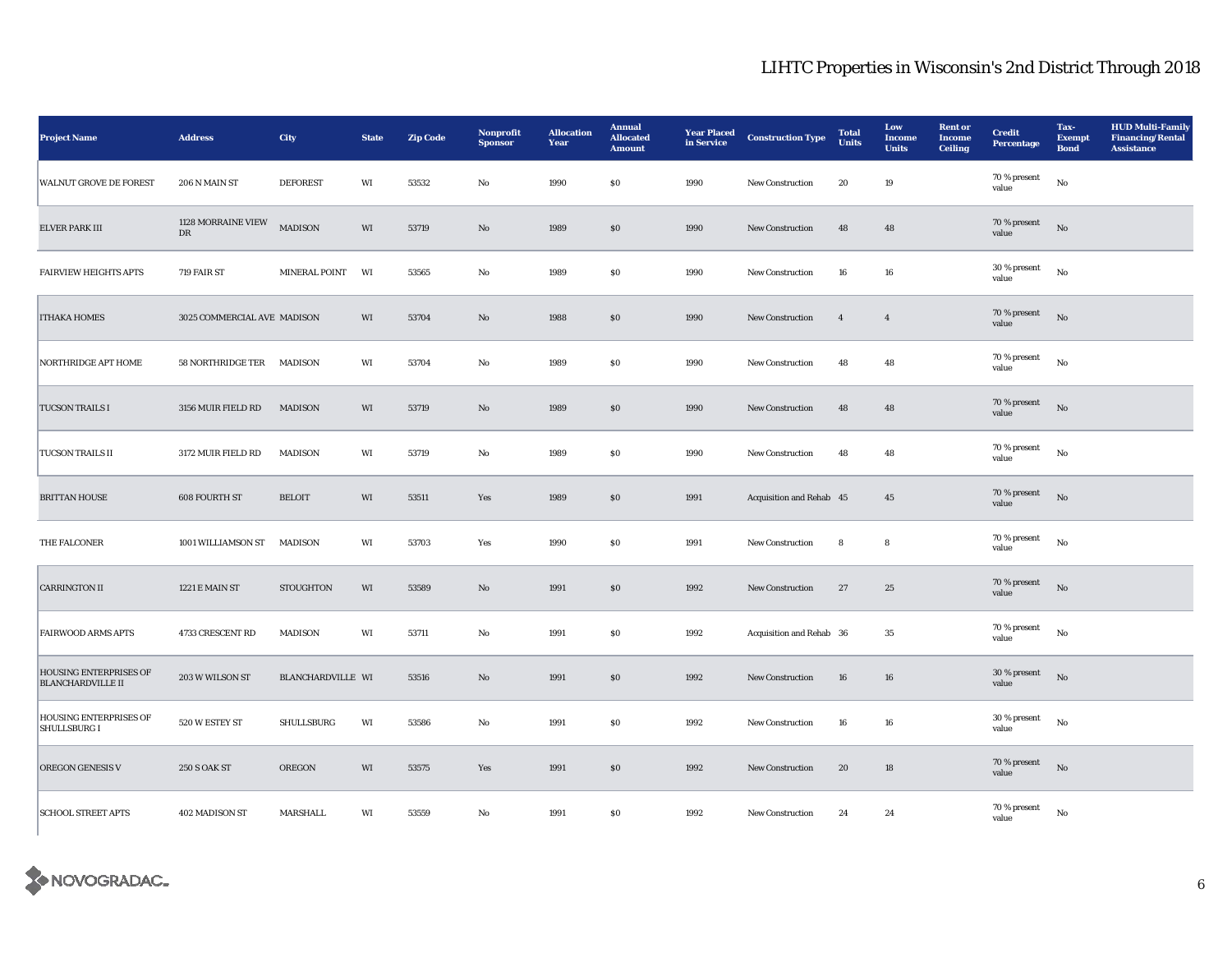| <b>Project Name</b>                           | <b>Address</b>            | City                | <b>State</b> | <b>Zip Code</b> | Nonprofit<br><b>Sponsor</b> | <b>Allocation</b><br>Year | <b>Annual</b><br><b>Allocated</b><br><b>Amount</b> | <b>Year Placed</b><br>in Service | <b>Construction Type</b> | <b>Total</b><br>Units | Low<br>Income<br><b>Units</b> | <b>Rent</b> or<br><b>Income</b><br><b>Ceiling</b> | <b>Credit</b><br><b>Percentage</b>   | Tax-<br><b>Exempt</b><br><b>Bond</b> | <b>HUD Multi-Family</b><br><b>Financing/Rental</b><br><b>Assistance</b> |
|-----------------------------------------------|---------------------------|---------------------|--------------|-----------------|-----------------------------|---------------------------|----------------------------------------------------|----------------------------------|--------------------------|-----------------------|-------------------------------|---------------------------------------------------|--------------------------------------|--------------------------------------|-------------------------------------------------------------------------|
| <b>SUGAR CREEK APTS</b>                       | 206 S MARIETTA ST         | <b>VERONA</b>       | WI           | 53593           | No                          | 1991                      | S <sub>0</sub>                                     | 1992                             | <b>New Construction</b>  | 60                    | 51                            |                                                   | 70 % present<br>value                | No                                   |                                                                         |
| <b>VANDENBURG HEIGHTS</b>                     | 1204 N PINE ST            | <b>SUN PRAIRIE</b>  | WI           | 53590           | No                          | 1992                      | ${\bf S0}$                                         | 1992                             | Acquisition and Rehab 68 |                       | 56                            |                                                   | Both 30% and<br>70% present<br>value | Yes                                  |                                                                         |
| <b>WINFIELD APTS</b>                          | 1661 19TH ST              | <b>REEDSBURG</b>    | WI           | 53959           | No                          | 1991                      | \$0\$                                              | 1992                             | <b>New Construction</b>  | 24                    | 21                            |                                                   | 70 % present<br>value                | No                                   |                                                                         |
| 641 W MAIN ST                                 | 641 W MAIN ST             | MADISON             | WI           | 53703           | Yes                         | 1992                      | $\$0$                                              | 1993                             | New Construction         | 60                    | 36                            |                                                   | 70 % present<br>value                | $_{\rm No}$                          |                                                                         |
| HOUSING ENTERPRISE OF<br><b>SHULLSBURG II</b> | 405 E TRUTH ST            | SHULLSBURG          | WI           | 53586           | $\mathbf{N}\mathbf{o}$      | 1992                      | $\boldsymbol{\mathsf{S}}\boldsymbol{\mathsf{O}}$   | 1993                             | New Construction         | 12                    | 12                            |                                                   | 30 % present<br>value                | $_{\rm No}$                          |                                                                         |
| <b>MADISON SFRO</b>                           | 712 DOUGLAS TRAIL         | MADISON             | WI           | 53716           | No                          | 1993                      | \$34,094                                           | 1993                             | Acquisition and Rehab 8  |                       | 8                             |                                                   | Both 30% and<br>70% present<br>value | No                                   |                                                                         |
| <b>MEADOW VIEW TRACE</b>                      | 148 MAIN ST               | HIGHLAND            | WI           | 53543           | No                          | 1993                      | $\$0$                                              | 1993                             | New Construction         | 12                    | 12                            |                                                   | 30 % present<br>value                | No                                   |                                                                         |
| <b>PINE MEADOWS</b>                           | 1310 BOURBON RD (         | <b>CROSS PLAINS</b> | WI           |                 | No                          | 1991                      | ${\bf S0}$                                         | 1993                             | New Construction         | 24                    | $\bf{24}$                     |                                                   | 70 % present<br>value                | $_{\rm No}$                          |                                                                         |
| <b>SCHOOL STREET APTS II</b>                  | 510 MADISON ST            | MARSHALL            | WI           | 53559           | $\mathbf{N}\mathbf{o}$      | 1992                      | $\$0$                                              | 1993                             | <b>New Construction</b>  | 24                    | 24                            |                                                   | 70 % present<br>value                | No                                   |                                                                         |
| VILLAGE PLACE ELDERLY HOUSIN 302 CLYDE ST     |                           | <b>AVOCA</b>        | WI           | 53506           | No                          | 1993                      | \$0\$                                              | 1993                             | New Construction         | 8                     | 8                             |                                                   | 30 % present<br>value                | $_{\rm No}$                          |                                                                         |
| <b>EVANSVILLE TOWN HOMES</b>                  | <b>20 COUNTRYSIDE DR</b>  | <b>EVANSVILLE</b>   | WI           | 53536           | $\mathbf{N}\mathbf{o}$      | 1994                      | \$0\$                                              | 1994                             | <b>New Construction</b>  | 16                    | 16                            |                                                   | 30 % present<br>value                | Yes                                  |                                                                         |
| <b>PARK STREET APTS</b>                       | 102 N PARK ST             | <b>BELMONT</b>      | WI           | 53510           | No                          | 1994                      | $\$0$                                              | 1994                             | Not Indicated            | 10                    | 10                            |                                                   | Not Indicated No                     |                                      |                                                                         |
| PRENTICE PARK APTS                            | 817 N THOMPSON DR MADISON |                     | WI           | 53704           | $\mathbf{N}\mathbf{o}$      | 1992                      | ${\bf S0}$                                         | 1994                             | New Construction         | 40                    | 40                            |                                                   | 70 % present<br>value                | $\mathbf{N}\mathbf{o}$               |                                                                         |
| <b>TOWER STREET</b>                           | 115 TOWER ST              | PRAIRIE DU SAC      | WI           | 53578           | No                          | 1994                      | $\$0$                                              | 1994                             | Not Indicated            | 18                    | ${\bf 16}$                    |                                                   | Not Indicated Yes                    |                                      |                                                                         |
| <b>APPLEWOOD VIEW APTS</b>                    | 2704 MILITARY RD          | <b>CROSS PLAINS</b> | WI           | 53528           | No                          | 1995                      | \$0\$                                              | 1995                             | <b>New Construction</b>  | 15                    | 15                            |                                                   | 30 % present<br>value                | No                                   |                                                                         |

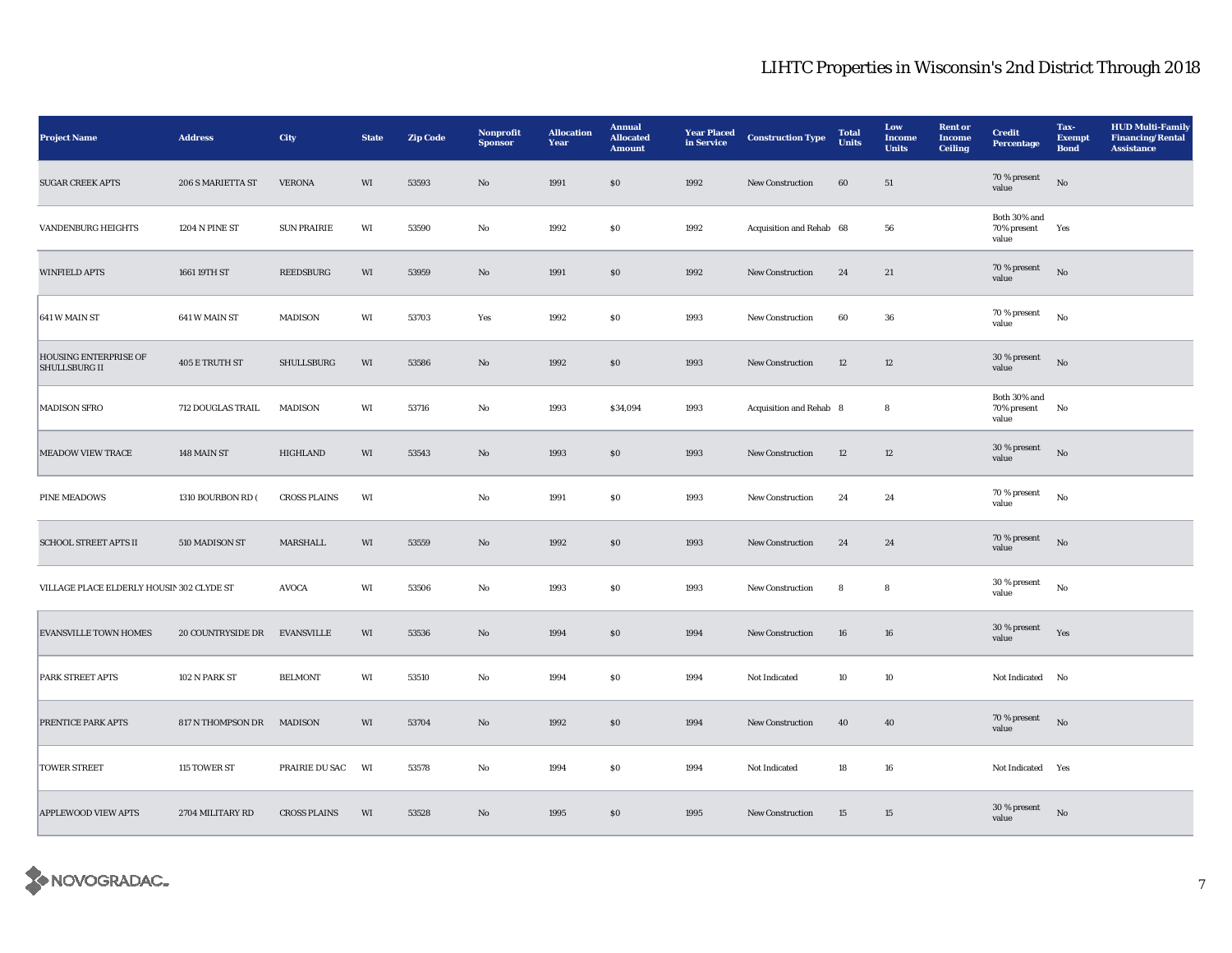| <b>Project Name</b>                                   | <b>Address</b>              | City              | <b>State</b> | <b>Zip Code</b> | Nonprofit<br><b>Sponsor</b> | <b>Allocation</b><br>Year | <b>Annual</b><br><b>Allocated</b><br><b>Amount</b> | <b>Year Placed</b><br>in Service | <b>Construction Type</b> | <b>Total</b><br><b>Units</b> | Low<br><b>Income</b><br><b>Units</b> | <b>Rent or</b><br><b>Income</b><br><b>Ceiling</b> | <b>Credit</b><br><b>Percentage</b> | Tax-<br><b>Exempt</b><br><b>Bond</b> | <b>HUD Multi-Family</b><br><b>Financing/Rental</b><br><b>Assistance</b> |
|-------------------------------------------------------|-----------------------------|-------------------|--------------|-----------------|-----------------------------|---------------------------|----------------------------------------------------|----------------------------------|--------------------------|------------------------------|--------------------------------------|---------------------------------------------------|------------------------------------|--------------------------------------|-------------------------------------------------------------------------|
| <b>BELOIT WATER TOWER PLACE</b>                       | 1120 PRINCE HALL DR         | <b>BELOIT</b>     | WI           | 53511           | No                          | 1994                      | \$0                                                | 1995                             | <b>New Construction</b>  | 77                           | 63                                   |                                                   | 70 % present<br>value              |                                      |                                                                         |
| <b>COUNTRY VIEW APTS</b><br>(WAUNAKEE)                | 607 REEVE DR                | <b>WAUNAKEE</b>   | WI           | 53597           | $\mathbf{N}\mathbf{o}$      | 1994                      | $\$0$                                              | 1995                             | New Construction         | 41                           | $39\,$                               |                                                   | 70 % present<br>value              | $_{\rm No}$                          |                                                                         |
| <b>HILLCREST APT HOMES</b>                            | 2200 BURTON ST              | <b>BELOIT</b>     | WI           | 53511           | No                          | 1994                      | $\$0$                                              | 1995                             | New Construction         | 67                           | 66                                   |                                                   | 70 % present<br>value              | No                                   |                                                                         |
| <b>KING JAMES COURT APTS</b>                          | 5663 KING JAMES CT          | <b>FITCHBURG</b>  | WI           | 53719           | $\mathbf{N}\mathbf{o}$      | 1994                      | $\$0$                                              | 1995                             | New Construction         | 48                           | 48                                   |                                                   | 70 % present<br>value              | $_{\rm No}$                          |                                                                         |
| MEADOWLARK TOWN HOUSES                                | 230 N ST                    | DANE              | WI           | 53529           | $\mathbf{No}$               | 1994                      | ${\bf S0}$                                         | 1995                             | New Construction         | 16                           | $15\,$                               |                                                   | 70 % present<br>value              | $_{\rm No}$                          |                                                                         |
| <b>PARK RIDGE APTS</b>                                | 1105 SILVER DR              | <b>BARABOO</b>    | WI           | 53913           | $\mathbf{N}\mathbf{o}$      | 1995                      | \$0                                                | 1995                             | <b>New Construction</b>  | 48                           | 24                                   |                                                   | 30 % present<br>value              | Yes                                  |                                                                         |
| <b>ROSEWOOD APTS</b>                                  | 300 SILVERADO DR            | <b>STOUGHTON</b>  | WI           | 53589           | No                          | 1995                      | \$0                                                | 1995                             | <b>New Construction</b>  | 90                           | 90                                   |                                                   | 70 % present<br>value              | No                                   |                                                                         |
| WILLIAMSTOWN BAY -<br><b>DEFOREST</b>                 | 500 BASSETT ST              | <b>DEFOREST</b>   | WI           | 53532           | $\mathbf{No}$               | 1994                      | \$0                                                | 1995                             | New Construction         | 34                           | 34                                   |                                                   | 70 % present<br>value              | $\rm No$                             |                                                                         |
| <b>BROOK VIEW APTS</b>                                | 812 SIXTH ST                | <b>MONROE</b>     | WI           | 53566           | No                          | 1994                      | \$0                                                | 1996                             | <b>New Construction</b>  | 24                           | 24                                   |                                                   | 70 % present<br>value              | No                                   |                                                                         |
| CHAPEL VALLEY APT HOMES                               | 5771 CHAPEL VALLEY<br>RD    | <b>FITCHBURG</b>  | WI           | 53711           | Yes                         | 1994                      | $\$0$                                              | 1996                             | <b>New Construction</b>  | ${\bf 54}$                   | 33                                   |                                                   | 70 % present<br>value              | $_{\rm No}$                          |                                                                         |
| <b>FITCHBURG SPRINGS APT</b><br><b>HOMES</b>          | 3329 LEOPOLD WAY            | <b>FITCHBURG</b>  | WI           | 53713           | Yes                         | 1995                      | $\$0$                                              | 1996                             | <b>New Construction</b>  | 104                          | 104                                  |                                                   | 70 % present<br>value              | No                                   |                                                                         |
| <b>MADISON SFRO</b>                                   | 712 DOUGLAS TRAIL           | <b>MADISON</b>    | WI           | 53716           | Yes                         | 1995                      | \$18,591                                           | 1996                             | Acquisition and Rehab 3  |                              | $\mathbf{3}$                         |                                                   | 30 % present<br>value              | No                                   |                                                                         |
| <b>REEDSBURG MAPLE RIDGE</b><br><b>SENIOR HOUSING</b> | 300 MACK DR                 | REEDSBURG         | WI           | 53959           | $_{\rm No}$                 | 1995                      | $\$0$                                              | 1996                             | New Construction         | 49                           | 43                                   |                                                   | 70 % present<br>value              | No                                   |                                                                         |
| <b>ROSEWOOD VILLAS</b>                                | 902 N HIGH POINT RD MADISON |                   | WI           | 53717           |                             | 1994                      | \$0                                                | 1996                             | Not Indicated            | 170                          | 170                                  |                                                   | Not Indicated                      |                                      |                                                                         |
| <b>WILLIAMSTOWN BAY -</b><br>MCFARLAND                | 4809 DALE ST                | <b>MC FARLAND</b> | WI           | 53558           | No                          | 1995                      | \$0                                                | 1996                             | <b>New Construction</b>  | 40                           | 40                                   |                                                   | 70 % present<br>value              | No                                   |                                                                         |

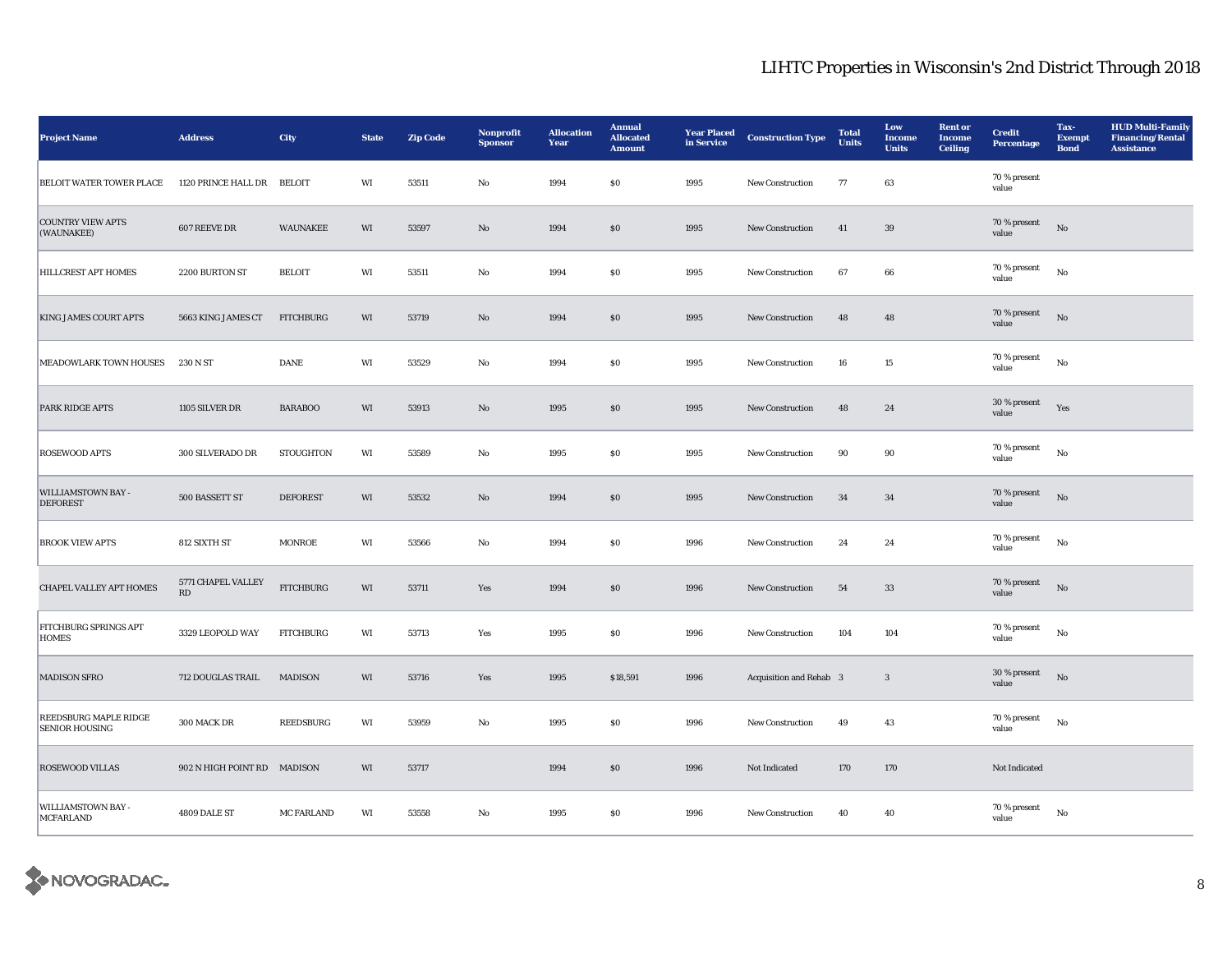| <b>Project Name</b>                                       | <b>Address</b>             | City            | <b>State</b> | <b>Zip Code</b> | Nonprofit<br><b>Sponsor</b> | <b>Allocation</b><br>Year | <b>Annual</b><br><b>Allocated</b><br><b>Amount</b> | <b>Year Placed</b><br>in Service | <b>Construction Type</b>  | <b>Total</b><br><b>Units</b> | Low<br>Income<br><b>Units</b> | <b>Rent</b> or<br><b>Income</b><br><b>Ceiling</b> | <b>Credit</b><br><b>Percentage</b> | Tax-<br><b>Exempt</b><br><b>Bond</b> | <b>HUD Multi-Family</b><br><b>Financing/Rental</b><br><b>Assistance</b> |
|-----------------------------------------------------------|----------------------------|-----------------|--------------|-----------------|-----------------------------|---------------------------|----------------------------------------------------|----------------------------------|---------------------------|------------------------------|-------------------------------|---------------------------------------------------|------------------------------------|--------------------------------------|-------------------------------------------------------------------------|
| <b>BROOK VIEW APTS II</b>                                 | 824 SIXTH ST               | <b>MONROE</b>   | WI           | 53566           | No                          | 1995                      | $\boldsymbol{\mathsf{S}}\boldsymbol{\mathsf{O}}$   | 1997                             | New Construction          | 18                           | 18                            |                                                   | 70 % present<br>value              | $\mathbf{N}\mathbf{o}$               |                                                                         |
| <b>FULTON STREET APTS</b>                                 | 813 W FULTON ST            | <b>EDGERTON</b> | WI           | 53534           | No                          | 1995                      | <b>SO</b>                                          | 1997                             | Acquisition and Rehab 16  |                              | 16                            |                                                   | 30 % present<br>value              | No                                   |                                                                         |
| <b>KOLAN KOURT</b>                                        | 950 13TH ST                | PRAIRIE DU SAC  | WI           | 53578           | $\mathbf{No}$               | 1996                      | \$0                                                | 1997                             | New Construction          | 12                           | 12                            |                                                   | 70 % present<br>value              | $_{\rm No}$                          |                                                                         |
| <b>MADISON SFRO</b>                                       | 712 DOUGLAS TRAIL          | MADISON         | WI           | 53716           | Yes                         | 1996                      | \$11,387                                           | 1997                             | Acquisition and Rehab 2   |                              | $\boldsymbol{2}$              |                                                   | 30 % present<br>value              | No                                   |                                                                         |
| MADISON SINGLE FAMILY RENT 3729 PAUS ST<br>TO OWN PROGRAM |                            | MADISON         | WI           | 53714           | Yes                         | 1997                      | \$0                                                | 1997                             | Acquisition and Rehab 1   |                              | $\mathbf{1}$                  |                                                   | 30 % present<br>value              | $_{\rm No}$                          |                                                                         |
| NEW GLARUS SCHOOL APTS                                    | 413 SIXTH AVE              | NEW GLARUS      | WI           | 53574           | $_{\rm No}$                 | 1996                      | $\$0$                                              | 1997                             | Acquisition and Rehab 24  |                              | 16                            |                                                   | 30 % present<br>value              | $_{\rm No}$                          |                                                                         |
| <b>PARKER PLACE</b>                                       | 2410 PARKER PL             | <b>MADISON</b>  | WI           | 53713           | $\mathbf{N}\mathbf{o}$      | 1995                      | $\$0$                                              | 1997                             | Acquisition and Rehab 70  |                              | 55                            |                                                   | 30 % present<br>value              | No                                   |                                                                         |
| PORCHLIGHT INC                                            | 306 N BROOKS ST            | MADISON         | WI           | 53715           | Yes                         | 1996                      | <b>SO</b>                                          | 1997                             | Acquisition and Rehab 102 |                              | 81                            |                                                   | 30 % present<br>value              | No                                   |                                                                         |
| <b>SHERMAN GLEN</b>                                       | 1110 N SHERMAN AVE MADISON |                 | WI           | 53704           | $\mathbf{N}\mathbf{o}$      | 1996                      | \$0                                                | 1997                             | New Construction          | 97                           | 97                            |                                                   | 70 % present<br>value              | $_{\rm No}$                          |                                                                         |
| TWINING VALLEY APTS                                       | 757 EIGHTH AVE             | <b>MONROE</b>   | WI           | 53566           | No                          | 1997                      | \$0\$                                              | 1997                             | <b>New Construction</b>   | 24                           | 24                            |                                                   | 70 % present<br>value              | No                                   |                                                                         |
| <b>WILLOW POINTE</b>                                      | 6769 SCHROEDER RD          | <b>MADISON</b>  | WI           | 53711           | $\mathbf{No}$               | 1997                      | $\$0$                                              | 1997                             | Acquisition and Rehab 176 |                              | 101                           |                                                   | 30 % present<br>value              | Yes                                  |                                                                         |
| <b>LINCOLN COURT SENIOR APTS</b>                          | 108 LINCOLN CT             | <b>MT HOREB</b> | WI           | 53572           | No                          | 1997                      | <b>SO</b>                                          | 1998                             | <b>New Construction</b>   | 25                           | 25                            |                                                   | 70 % present<br>value              | $_{\rm No}$                          |                                                                         |
| <b>MADISON COMMUNITY</b><br><b>REINVESTMENT</b>           | 1805 WEBER DR              | MADISON         | WI           | 53713           | Yes                         | 1997                      | $\$0$                                              | 1998                             | Acquisition and Rehab 1   |                              | $\mathbf{1}$                  |                                                   | 30 % present<br>value              | No                                   |                                                                         |
| <b>MADISON SFRO</b>                                       | 712 DOUGLAS TRAIL          | MADISON         | WI           | 53716           | Yes                         | 1996                      | \$6,131                                            | 1998                             | Acquisition and Rehab 1   |                              | $\mathbf{1}$                  |                                                   | 30 % present<br>value              | No                                   |                                                                         |
| OREGON SENIOR HOUSING LP                                  | 139 WOLFE ST               | <b>OREGON</b>   | WI           | 53575           | No                          | 1996                      | \$0                                                | 1998                             | <b>New Construction</b>   | 24                           | 24                            |                                                   | 70 % present<br>value              | No                                   |                                                                         |

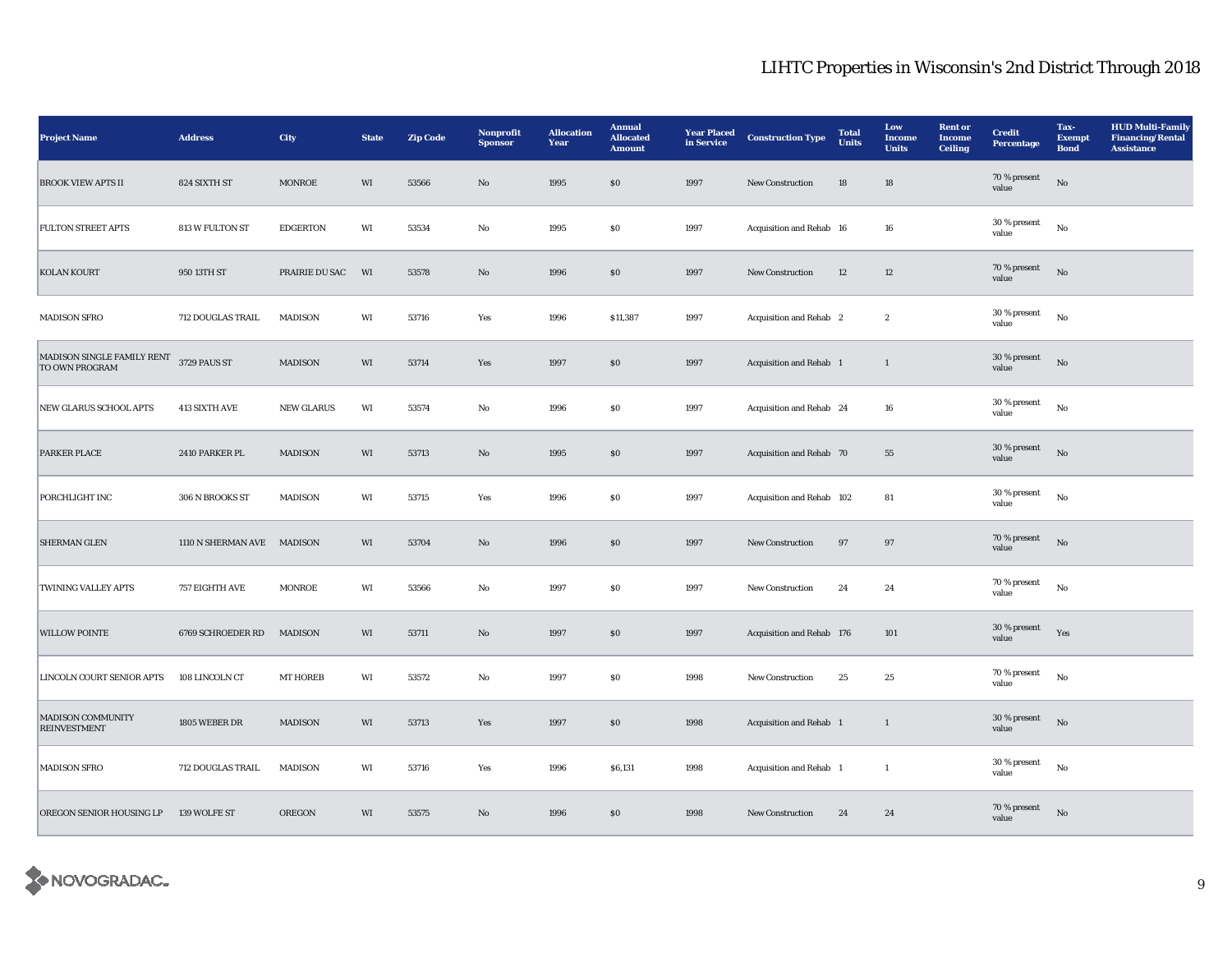| <b>Project Name</b>                                   | <b>Address</b>             | City              | <b>State</b> | <b>Zip Code</b> | Nonprofit<br><b>Sponsor</b> | <b>Allocation</b><br>Year | <b>Annual</b><br><b>Allocated</b><br><b>Amount</b> | <b>Year Placed</b><br>in Service | <b>Construction Type</b>  | <b>Total</b><br><b>Units</b> | Low<br><b>Income</b><br><b>Units</b> | <b>Rent or</b><br><b>Income</b><br><b>Ceiling</b> | <b>Credit</b><br>Percentage          | Tax-<br><b>Exempt</b><br><b>Bond</b> | <b>HUD Multi-Family</b><br><b>Financing/Rental</b><br><b>Assistance</b> |
|-------------------------------------------------------|----------------------------|-------------------|--------------|-----------------|-----------------------------|---------------------------|----------------------------------------------------|----------------------------------|---------------------------|------------------------------|--------------------------------------|---------------------------------------------------|--------------------------------------|--------------------------------------|-------------------------------------------------------------------------|
| <b>TRILLIUM HOMES</b>                                 | 1 CRAIG AVE                | <b>MADISON</b>    | WI           | 53705           | No                          | 1997                      | \$0                                                | 1998                             | Acquisition and Rehab 49  |                              | 49                                   |                                                   | 30 % present<br>value                | $_{\rm No}$                          |                                                                         |
| EDGEWOOD GLEN SENIOR<br><b>LIVING COMMUNITY</b>       | 105 THRONSON DR            | <b>EDGERTON</b>   | WI           | 53534           | $\mathbf{N}\mathbf{o}$      | 1998                      | $\$0$                                              | 1999                             | New Construction          | 21                           | 21                                   |                                                   | 70 % present<br>value                | No                                   |                                                                         |
| <b>ESSEX APTSNT HOMES</b>                             | 5469 WESTSHIRE CIR         | WESTPORT          | WI           | 53597           | No                          | 1999                      | $\$0$                                              | 1999                             | <b>New Construction</b>   | 36                           | 36                                   |                                                   | 70 % present<br>value                | No                                   |                                                                         |
| HOUSING HORIZON CHAPEL<br>VALLEY 2                    | 5781 CHAPEL VALLEY<br>RD   | <b>FITCHBURG</b>  | WI           | 53711           | $\mathbf{N}\mathbf{o}$      | 1998                      | \$0                                                | 1999                             | <b>New Construction</b>   | 56                           | 34                                   |                                                   | 70 % present<br>value                | No                                   |                                                                         |
| <b>MONONA SHORES</b><br><b>REDEVELOPMENT</b>          | 6 WAUNONA WOODS CT MADISON |                   | WI           | 53713           | No                          | 1998                      | S <sub>0</sub>                                     | 1999                             | Acquisition and Rehab 104 |                              | 71                                   |                                                   | 70 % present<br>value                | $_{\rm No}$                          |                                                                         |
| OLYMPIAN HILL SENIOR APTS                             | 431 OLYMPIAN BLVD          | <b>BELOIT</b>     | WI           | 53511           | Yes                         | 1997                      | $\$0$                                              | 1999                             | Acquisition and Rehab 47  |                              | 47                                   |                                                   | 70 % present<br>value                | $_{\rm No}$                          |                                                                         |
| ROCK BAY HARBOR SENIOR APTS 1850 E HUEBBE PKWY BELOIT |                            |                   | WI           | 53511           |                             | 1997                      | $\$0$                                              | 1999                             | Not Indicated             | 97                           | ${\bf 56}$                           |                                                   | Not Indicated                        |                                      |                                                                         |
| SCHOOL HOUSE APTS (MINERAL 530 MAIDEN ST<br>POINT)    |                            | MINERAL POINT     | WI           | 53565           | $\rm No$                    | 1998                      | $\$0$                                              | 1999                             | Acquisition and Rehab 11  |                              | $\bf 6$                              |                                                   | 30 % present<br>value                | $_{\rm No}$                          |                                                                         |
| SINGLE FAMILY RENT TO OWN 1117 RUSKIN ST              |                            | MADISON           | WI           | 53704           | Yes                         | 1998                      | $\$0$                                              | 1999                             | Acquisition and Rehab 4   |                              | $\overline{4}$                       |                                                   | 30 % present<br>value                | No                                   |                                                                         |
| BELLEVILLE SENIOR HOUSING<br>LP                       | 50 HERITAGE LN             | <b>BELLEVILLE</b> | WI           | 53508           | $\mathbf{N}\mathbf{o}$      | 1999                      | \$0                                                | 2000                             | <b>New Construction</b>   | 20                           | 16                                   |                                                   | 70 % present<br>value                | No                                   |                                                                         |
| <b>MADISON SFRO</b>                                   | 710 HAVEY RD               | <b>MADISON</b>    | WI           | 53704           | Yes                         | 2000                      | <b>SO</b>                                          | 2000                             | Acquisition and Rehab 3   |                              | 3                                    |                                                   | Both 30% and<br>70% present<br>value | No                                   |                                                                         |
| <b>QUISLING CLINIC APTS</b>                           | 2 W GORHAM ST              | MADISON           | WI           | 53703           | Yes                         | 1999                      | \$0                                                | 2000                             | New Construction          | 60                           | 46                                   |                                                   | 70 % present<br>value                | No                                   |                                                                         |
| <b>SEMINARY PARK APT HOMES</b>                        | 120 COLLEGE DR             | <b>EVANSVILLE</b> | WI           | 53536           | No                          | 2000                      | $\$0$                                              | 2000                             | Acquisition and Rehab 24  |                              | 24                                   |                                                   | Both 30% and<br>70% present<br>value | No                                   |                                                                         |
| <b>ARBOR GLEN</b>                                     | 740 BROWN SCHOOL<br>RD     | <b>EVANSVILLE</b> | WI           | 53536           | Yes                         | 2000                      | \$0                                                | 2001                             | <b>New Construction</b>   | 24                           | 24                                   |                                                   | 70 % present<br>value                | No                                   |                                                                         |
| DELTON COMMONS APT HOMES 1197 BUNKER DR               |                            | <b>BARABOO</b>    | WI           | 53913           | No                          | 2000                      | $\$0$                                              | 2001                             | New Construction          | 56                           | 56                                   |                                                   | 70 % present<br>value                | $_{\rm No}$                          |                                                                         |

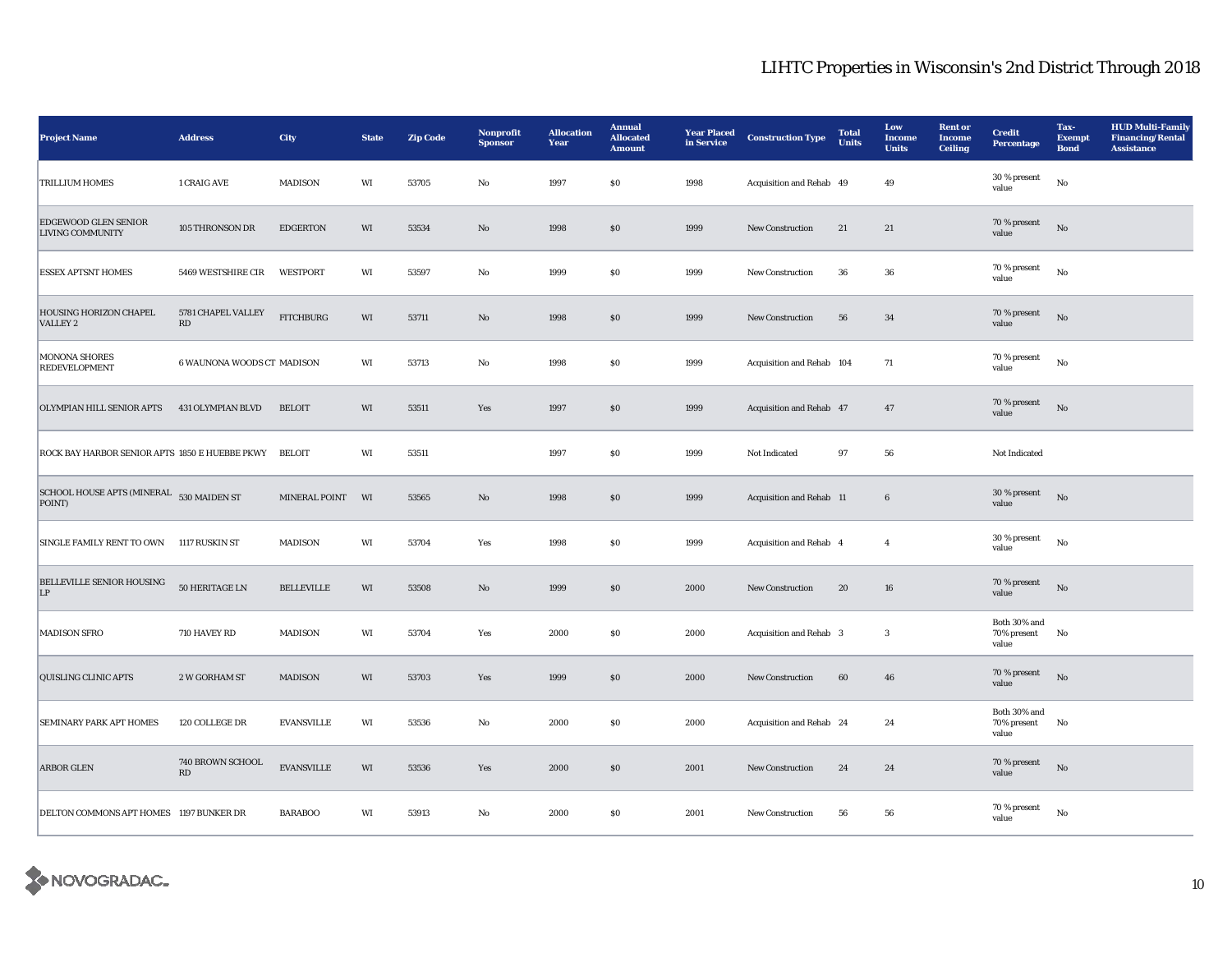| <b>Project Name</b>                               | <b>Address</b>                                     | City                | <b>State</b> | <b>Zip Code</b> | Nonprofit<br><b>Sponsor</b> | <b>Allocation</b><br>Year | <b>Annual</b><br><b>Allocated</b><br><b>Amount</b> | <b>Year Placed</b><br>in Service | <b>Construction Type</b> | <b>Total</b><br><b>Units</b> | Low<br><b>Income</b><br><b>Units</b> | <b>Rent or</b><br><b>Income</b><br><b>Ceiling</b> | <b>Credit</b><br>Percentage          | Tax-<br><b>Exempt</b><br><b>Bond</b> | <b>HUD Multi-Family</b><br><b>Financing/Rental</b><br><b>Assistance</b> |
|---------------------------------------------------|----------------------------------------------------|---------------------|--------------|-----------------|-----------------------------|---------------------------|----------------------------------------------------|----------------------------------|--------------------------|------------------------------|--------------------------------------|---------------------------------------------------|--------------------------------------|--------------------------------------|-------------------------------------------------------------------------|
| <b>GLENWOOD SENIOR LIVING</b><br><b>COMMUNITY</b> | $405\,\rm{W}$ COTTAGE GROVE COTTAGE GROVE WI<br>RD |                     |              | 53527           | $\rm No$                    | 2000                      | \$0                                                | 2001                             | <b>New Construction</b>  | 39                           | 39                                   |                                                   | 70 % present<br>value                | $\rm No$                             |                                                                         |
| <b>MADISON SFRO</b>                               | 226 SILVER RD                                      | <b>MADISON</b>      | WI           | 53714           | Yes                         | 2001                      | \$22,583                                           | 2001                             | Acquisition and Rehab 4  |                              | $\overline{4}$                       |                                                   | Both 30% and<br>70% present<br>value | No                                   |                                                                         |
| <b>THE AVENUE</b>                                 | 1948 E WASHINGTON<br>$\operatorname{AVE}$          | <b>MADISON</b>      | WI           | 53704           |                             | Insufficient<br>Data      | $\$0$                                              | Insufficient<br>Data             | Not Indicated            | $30\,$                       | $\boldsymbol{0}$                     |                                                   | Not Indicated                        |                                      |                                                                         |
| <b>BARABOO COURT APTS</b>                         | 1119 12TH ST                                       | <b>BARABOO</b>      | WI           | 53913           | $\rm No$                    | 1987                      | $\$0$                                              | 1987                             | New Construction         | 40                           | 40                                   |                                                   | 30 % present<br>value                | $_{\rm No}$                          |                                                                         |
| <b>MILLSTONE HOME</b>                             | <b>41 MILLSTONE RD</b>                             | <b>MADISON</b>      | WI           | 53717           | $\rm No$                    | 1987                      | SO                                                 | 1987                             | New Construction         | $\overline{4}$               | $\overline{4}$                       |                                                   | 70 % present<br>value                | $_{\rm No}$                          |                                                                         |
| <b>FAIRBANKS FLATS APTS</b>                       | <b>205 BIRCH AVE</b>                               | <b>BELOIT</b>       | WI           | 53511           | No                          | 1988                      | $\$0$                                              | 1988                             | Acquisition and Rehab 24 |                              | 24                                   |                                                   | 70 % present<br>value                | $_{\rm No}$                          |                                                                         |
| <b>HIGH SCHOOL APTS</b>                           | 220 W GRAND AVE                                    | <b>BELOIT</b>       | $\rm WI$     | 53511           | No                          | 1988                      | $\$0$                                              | 1988                             | New Construction         | 50                           | $50\,$                               |                                                   | 70 % present<br>value                | $_{\rm No}$                          |                                                                         |
| NICOLA TOWNHOMES                                  | 1729 VERONA ST                                     | MIDDLETON           | WI           | 53562           | $\rm No$                    | 1988                      | $\$0$                                              | 1988                             | New Construction         | 15                           | 10                                   |                                                   | 70 % present<br>value                | $_{\rm No}$                          |                                                                         |
| <b>RIVERVIEW APTS</b>                             | 301 RAILROAD ST                                    | <b>ROCK SPRINGS</b> | WI           | 53961           | $\rm No$                    | 1988                      | $\$0$                                              | 1988                             | New Construction         | $6\phantom{.}6$              | $6\phantom{.0}$                      |                                                   | 30 % present<br>value                | No                                   |                                                                         |
| COTTAGES                                          | 5165 TAYLOR RD                                     | <b>MC FARLAND</b>   | WI           | 53558           | No                          | 1988                      | $\$0$                                              | 1988                             | New Construction         | 72                           | 42                                   |                                                   | 30 % present<br>value                | Yes                                  |                                                                         |
| <b>ELVER PARK I</b>                               | 1144 MORRAINE VIEW<br>${\rm DR}$                   | <b>MADISON</b>      | WI           | 53719           | $\rm No$                    | 1988                      | \$0                                                | 1989                             | New Construction         | 48                           | 48                                   |                                                   | 70 % present<br>value                | $_{\rm No}$                          |                                                                         |
| <b>ELVER PARK II</b>                              | 1144 MORRAINE VIEW<br>DR                           | <b>MADISON</b>      | WI           | 53719           | $\rm No$                    | 1989                      | $\$0$                                              | 1989                             | New Construction         | ${\bf 56}$                   | ${\bf 56}$                           |                                                   | 70 % present<br>value                | $_{\rm No}$                          |                                                                         |
| <b>MADISON ST SCHOOL APTS</b>                     | 713 MADISON ST                                     | <b>SAUK CITY</b>    | WI           | 53583           | No                          | 1988                      | \$0                                                | 1989                             | Acquisition and Rehab 38 |                              | 38                                   |                                                   | 70 % present<br>value                | No                                   |                                                                         |
| MAPLE GLEN APTS HOMES                             | <b>215 CASTILLE AVE</b>                            | <b>MADISON</b>      | WI           | 53713           | No                          | 1989                      | $\$0$                                              | 1989                             | <b>Existing</b>          | 130                          | 130                                  |                                                   | 30 % present<br>value                | $_{\rm No}$                          |                                                                         |
| PRESTON SQUARE APTS                               | 209 S PRESTON AVE                                  | <b>REEDSBURG</b>    | $\rm WI$     | 53959           | No                          | 1988                      | \$0                                                | 1989                             | <b>New Construction</b>  | 20                           | 20                                   |                                                   | 30 % present<br>value                | $\rm No$                             |                                                                         |